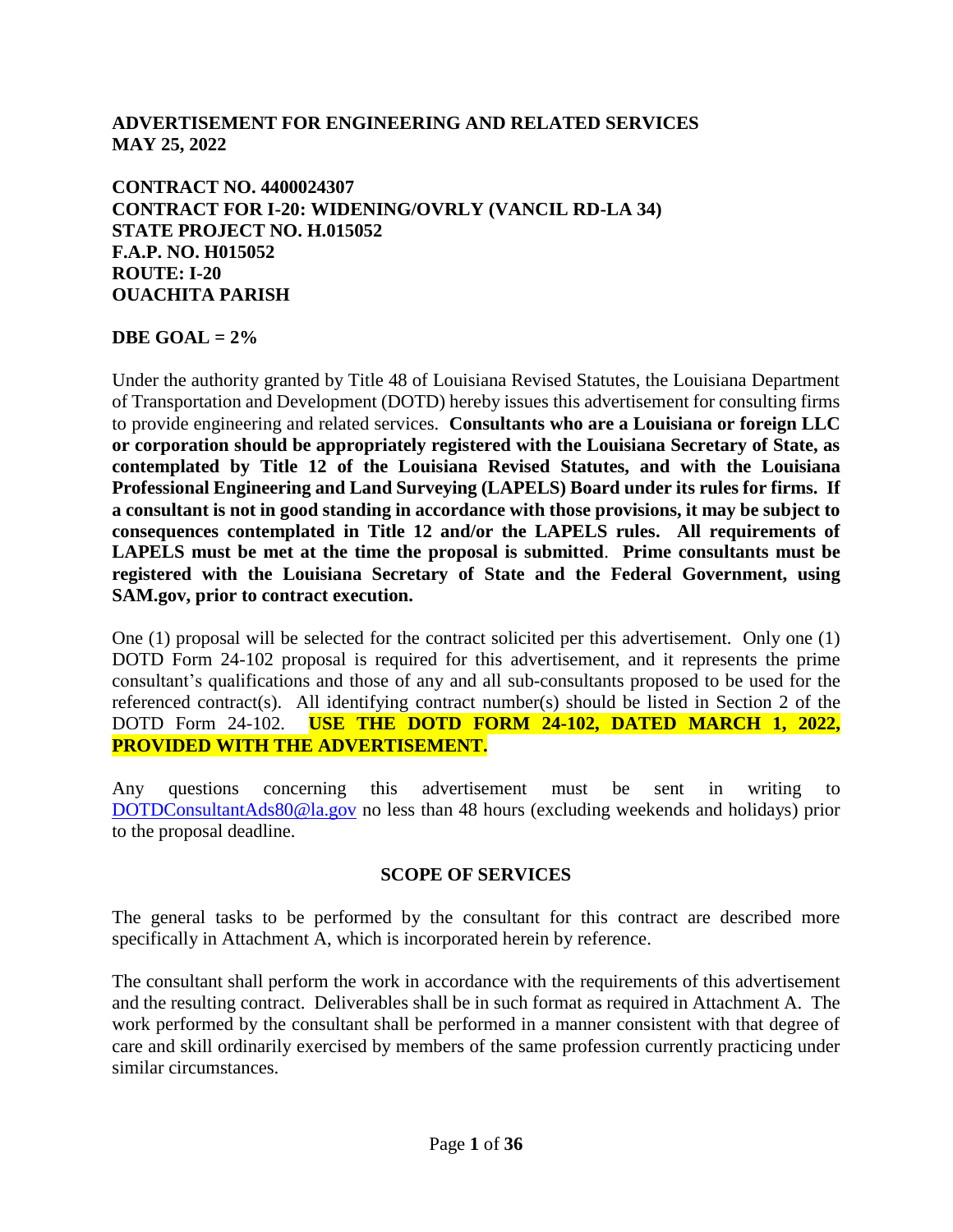### **MINIMUM PERSONNEL REQUIREMENTS (MPRs)**

The requirements set forth in Attachment B must be met at the time the proposal is submitted.

### **EVALUATION CRITERIA**

The criteria to be used by DOTD in evaluating responses for the selection of a consultant to perform these services are listed below:

- 1. firm experience on similar projects, weighting factor of three (3);
- 2. staff experience on similar projects, weighting factor of four (4);
- 3. firm size as related to the project magnitude, weighting factor of three (3);
- 4. past performance on similar DOTD projects, weighting factor of six (6)**\***;
- 5. current work load with DOTD, weighting factor of five (5);
- 6. approach and methodology, weighting factor of nine (9).

\*The consultant is to identify in the table below those evaluation disciplines consistent with the approach and methodology proposed in Section 18 of the DOTD Form 24-102.

#### **THE FOLLOWING TABLE MUST BE COMPLETED AND INCLUDED IN SECTION 12 OF THE DOTD FORM 24-102 PROPOSAL**.

**Sub-consultants are allowed to be used for this proposal.** Fill in the table by identifying only those evaluation disciplines consistent with the approach and methodology proposed in Section 18 of the DOTD Form 24-102\*, the name of each firm that is part of the proposal, and the percentage of work in each past performance evaluation discipline to be performed by that firm. The percentage estimated for each evaluation discipline is for evaluation purposes only and will not control the actual performance or payment of the work. The percentages for the prime and sub-consultants must total 100% for each past performance evaluation discipline, as well as the overall total percent of the contract. (Add rows and columns as needed)

| Evaluation                                                                                              | $%$ of   | Prime |  | Firm $B$   Firm $C$   Firm $D$ |  | Firm E | Each       |
|---------------------------------------------------------------------------------------------------------|----------|-------|--|--------------------------------|--|--------|------------|
| Discpline(s)                                                                                            | Overall  |       |  |                                |  |        | Discipline |
|                                                                                                         | Contract |       |  |                                |  |        | must total |
|                                                                                                         |          |       |  |                                |  |        | to 100%    |
|                                                                                                         |          |       |  |                                |  |        | 100%       |
|                                                                                                         |          |       |  |                                |  |        | 100%       |
|                                                                                                         |          |       |  |                                |  |        | 100%       |
| Identify the percentage of work for the <b>overall contract</b> to be performed by the prime consultant |          |       |  |                                |  |        |            |
| and each sub-consultant.                                                                                |          |       |  |                                |  |        |            |
| Percent of Contract                                                                                     | 100%     |       |  |                                |  |        |            |

\*The past performance evaluation disciplines are: Road, Bridge, Traffic, CE&I/OV, Geotech, Survey, Environmental, Data Collection, Planning, Right-of-Way, CPM, ITS, Appraiser and Other.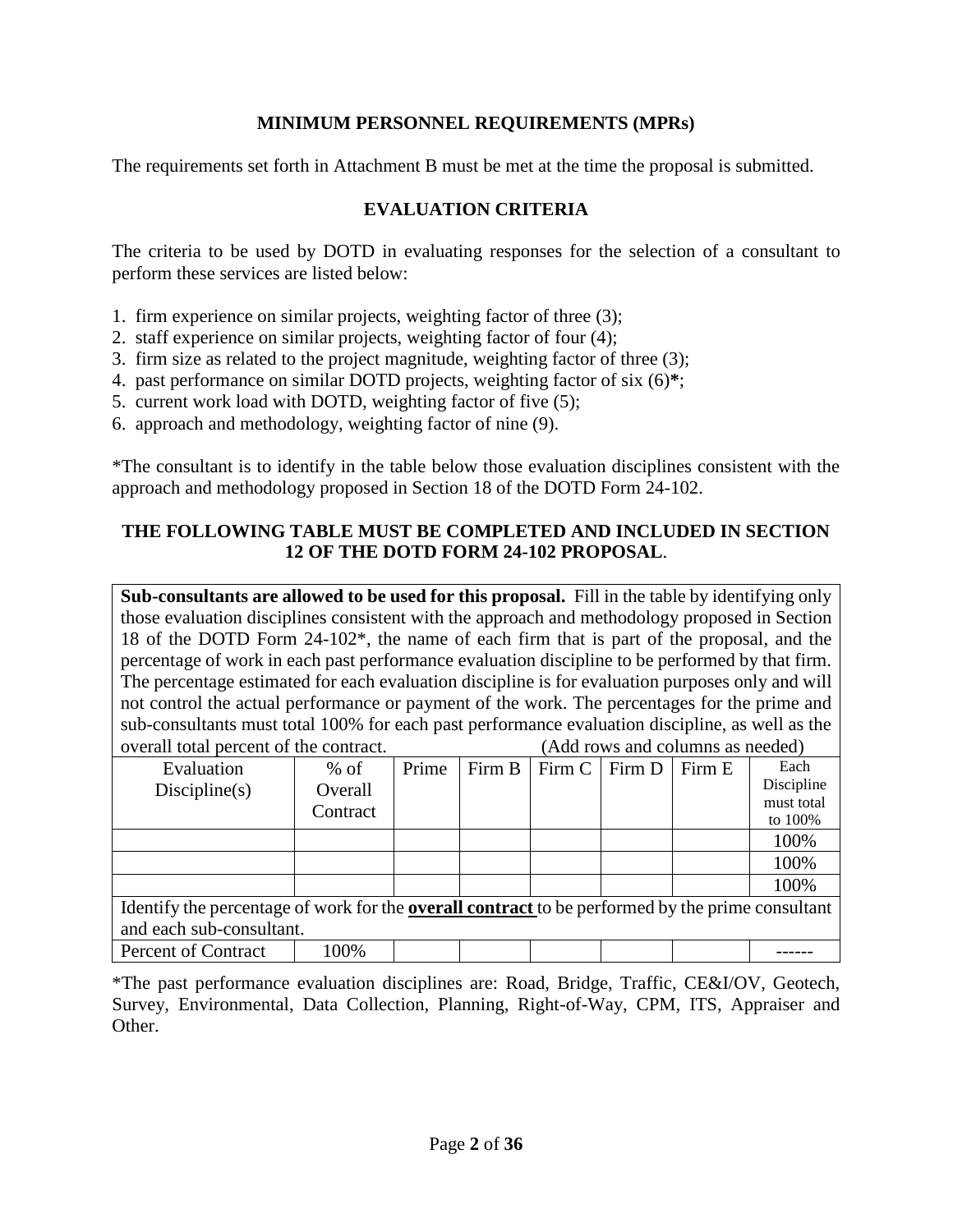If sub-consultants are used, the prime consultant can perform less than 50% of the work, but none of the sub-consultants can perform a larger percentage of the overall contract than the prime consultant.

Proposals will be evaluated as set forth in the "Evaluation Criteria" section of this advertisement. The evaluation will be by means of a point-based rating system. Each of the above criteria will receive a rating on a scale of one (1) through five (5). The rating will then be multiplied by the corresponding weighting factor. The rating in each category will then be added to arrive at the proposal's final rating.

DOTD's Project Evaluation Team (PET) will be responsible for performing the above described evaluation, and will present a shortlist of the three (3) (if three are qualified), highest rated consultants to the Secretary of DOTD. The Secretary will make the final selection.

# **COMPLIANCE WITH SUPPLEMENTAL ETHICS REQUIREMENTS**

DOTD has established supplemental ethics requirements applicable to consultants and PET members. These requirements are found in the "Supplemental Ethics Requirements" article of the sample contract linked to this advertisement, which are incorporated herein by reference. Any firm that is found to have violated these requirements may not be considered for this selection.

## **By submission of a proposal to perform services pursuant to this advertisement, the consultant agrees to comply with DOTD's Supplemental Ethics Requirements.**

# **RULES OF CONTACT UPON ADVERTISEMENT**

DOTD is the single source of information regarding the contract selection. Any official correspondence will be in writing, and any official information regarding the contract will be disseminated by DOTD's designated representative via the DOTD website. The following rules of contact will apply during the contract selection process, commencing on the advertisement posting date and ceasing at the time of final contract selection. Contact includes face-to-face communication, the use of a telephone, facsimile, electronic mail (email), or formal or informal written communications with DOTD. Any contact determined to be improper, at the sole discretion of DOTD, may result in the rejection of the proposal (i.e., DOTD Form 24-102).

Consultants and consultant organizations shall correspond with DOTD regarding this advertisement only through the email address designated herein; **DOTDConsultantAds80@la.gov** and during DOTD sponsored one-on-one meetings.

No consultant, or any other party on behalf of a consultant, shall contact any DOTD employee, other than as specified herein. This prohibition includes, but is not limited to, the contacting of: department, office, or section heads, project managers, members of the evaluation teams, and any official who may participate in the decision to award the contract resulting from this advertisement.

DOTD will not be responsible for any information or exchange that occurs outside the official process specified above.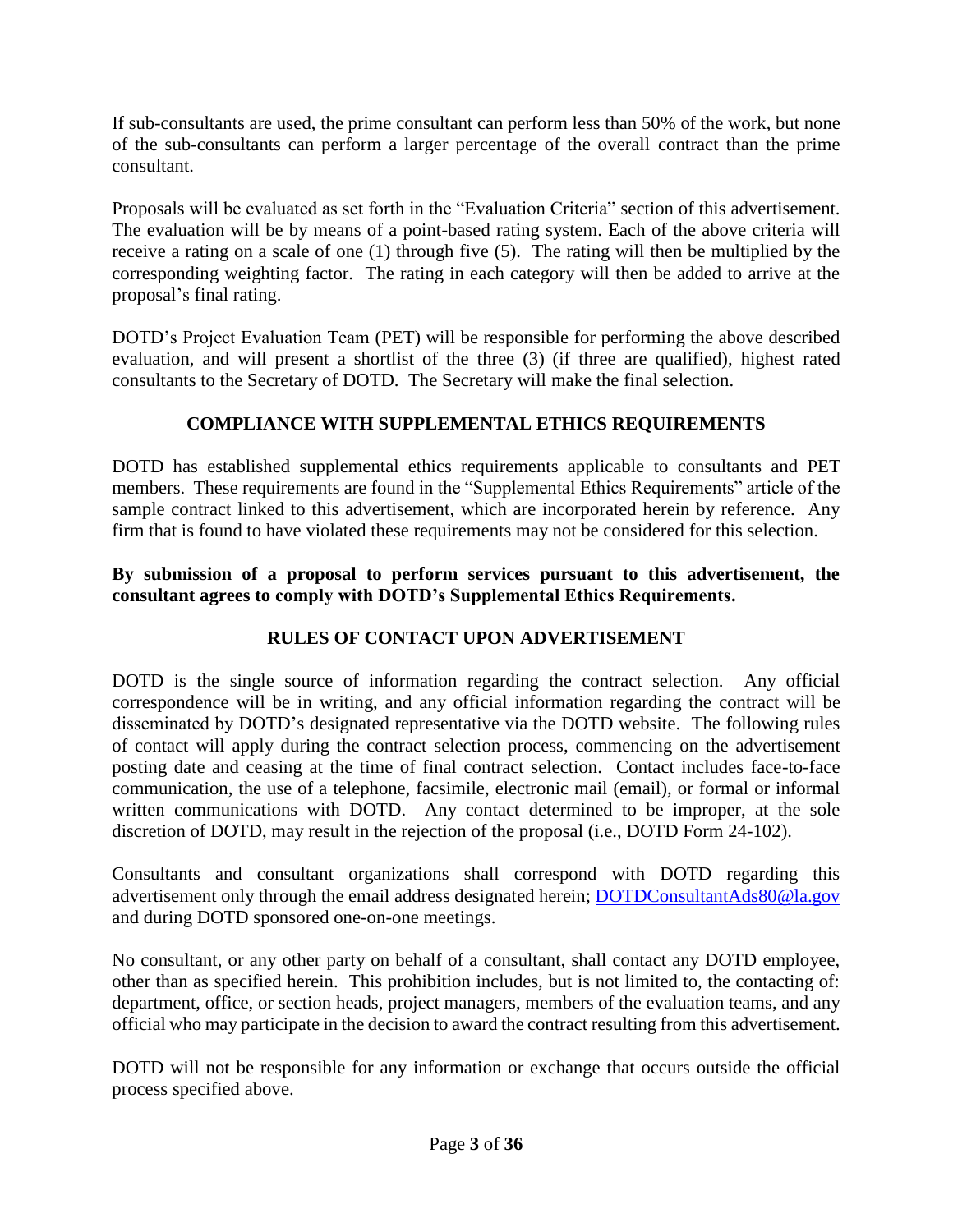**By submission of a proposal to perform services pursuant to this advertisement, the consultant agrees to the communication protocol herein.**

#### **PROJECT TIME**

The overall time for the completion of the scope of services is estimated to be **530 days**.

#### **COMPENSATION**

The estimated compensation payable to the consultant for all services rendered in connection with this contract shall be **\$1,853,474**. This estimate will be used for grading purposes only. Actual compensation will be determined by DOTD based on work hours negotiated between DOTD and the selected consultant. Within fifteen (15) calendar days of notification of selection, a kick-off meeting will be held with the selected consultant and appropriate DOTD personnel. The selected consultant will be required to submit a work hour proposal within thirty (30) calendar days following the notification of selection. All negotiations must be completed within the timeframe set forth in the Consultant Contract Services Manual.

Payment will be made based on lump sum.

#### **DIRECT EXPENSES**

To the extent that the consultant is allowed to claim reimbursement for direct expenses, all direct expense items that are not paid for in the firm's indirect cost rate and are needed and will be consumed during the life of the contract must be identified by the consultant during contract development. Standard equipment or resources to be used in the provision of services rendered for this contract will not be considered for payment under direct expenses.

The consultant should own most of the equipment required to provide the work and services. The cost of this equipment should be included in the consultant's indirect cost rate. Equipment may be considered "specialized" if it cannot be considered standard equipment for that particular consultant's normal operating business needs. If a consultant believes special equipment is needed for the contract, the consultant must inquire through the Question and Answer process, as provided herein, whether the identified item will be considered specialized equipment for the individual contract.

All travel related expenses will be compensated under direct expenses, and will be in accordance with the most current Louisiana Office of State Travel regulations as promulgated in the Louisiana Administrative Code under the caption "PPM No. 49", with the exception that compensation for vehicle usage will be based on actual miles traveled directly and exclusively related to project needs. Vehicle rental rates will require prior approval from the PM.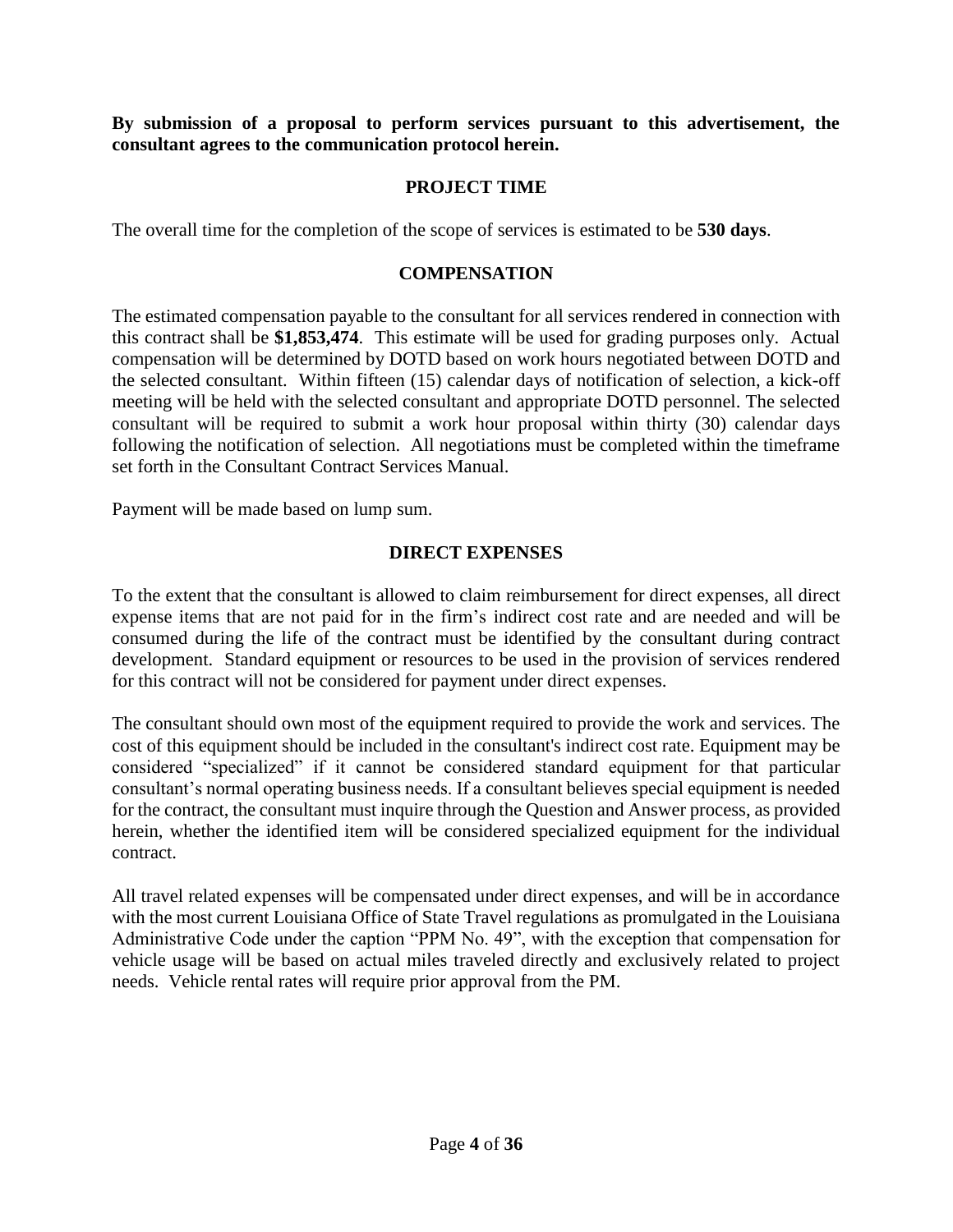### **CYBERSECURITY TRAINING**

In accordance with La. R.S.  $42:1267(B)(3)$  and the State of Louisiana's Information Security Policy, if the Consultant, any of its employees, agents, or sub-consultants will have access to State government information technology assets, the Consultant's employees, agents, or sub-consultants with such access must complete cybersecurity training annually, and the Consultant must present evidence of such compliance annually and upon request. The Consultant may use the cybersecurity training course offered by the Louisiana Department of State Civil Service without additional cost or may use any alternate course approved in writing by the Office of Technology Services.

For purposes of this Section, "access to State government information technology assets," means the possession of credentials, equipment, or authorization to access the internal workings of State information technology systems or networks. Examples would include but not be limited to Stateissued laptops, VPN credentials to credentials to access the State network, badging to access the State's telecommunications closets or systems, or permissions to maintain or modify IT systems used by the State. Final determination of scope inclusions or exclusions relative to access to State government information technology assets will be made by the Office of Technology Services.

### **QUALITY ASSURANCE/QUALITY CONTROL**

DOTD requires the selected consultant and all sub-consultants to develop a Quality Assurance/Quality Control (QA/QC) program in order to provide a mechanism by which all deliverables will be subject to a systematic and consistent review. The selected consultant shall address in its plan the review of all sub-consultant work and deliverables. The selected consultant must submit their QA/QC plan to the DOTD PM within 10 business days of the award notification to the consultant. Consultants must ensure quality and adhere to established DOTD policies, procedures, standards and guidelines in the preparation and review of all deliverables. DOTD may provide limited input and technical assistance to the consultant. Any deliverables to be transmitted by the consultant shall be transmitted with a DOTD Quality Assurance/Quality Control Checklist, and a certification that the deliverables meet DOTD's quality standards.

If Attachment A includes specific QA/QC requirements that contradict those set forth above, the requirements in Attachment A control.

## **TRAFFIC ENGINEERING PROCESS AND REPORT TRAINING REQUIREMENTS**

As part of DOTD's on-going commitment to high quality traffic engineering reports, a traffic engineering training course must be taken by traffic engineering PEs and EIs in order to be eligible to work on DOTD projects. When traffic is included as a discipline on which past performance is evaluated, for consultants performing traffic engineering services (i.e., traffic analysis throughout all DOTD project stages and/or QC of traffic analysis), appropriate personnel must successfully complete the three (3) modules of the Traffic Engineering Process and Report Course offered by Louisiana Transportation Research Center (LTRC). This Course must be completed no later than the time the proposal is submitted or show proof of registration for the Course from the LTRC's Registration site. **Copies of training certificates or proof of registration are to be included in Section 22 of the proposal.**" It will be the prime consultant's responsibility to ensure their staff and sub-consultants complete the training. Copies of training records may be obtained from the LTRC website [https://registration.ltrc.lsu.edu/login.](https://registration.ltrc.lsu.edu/login)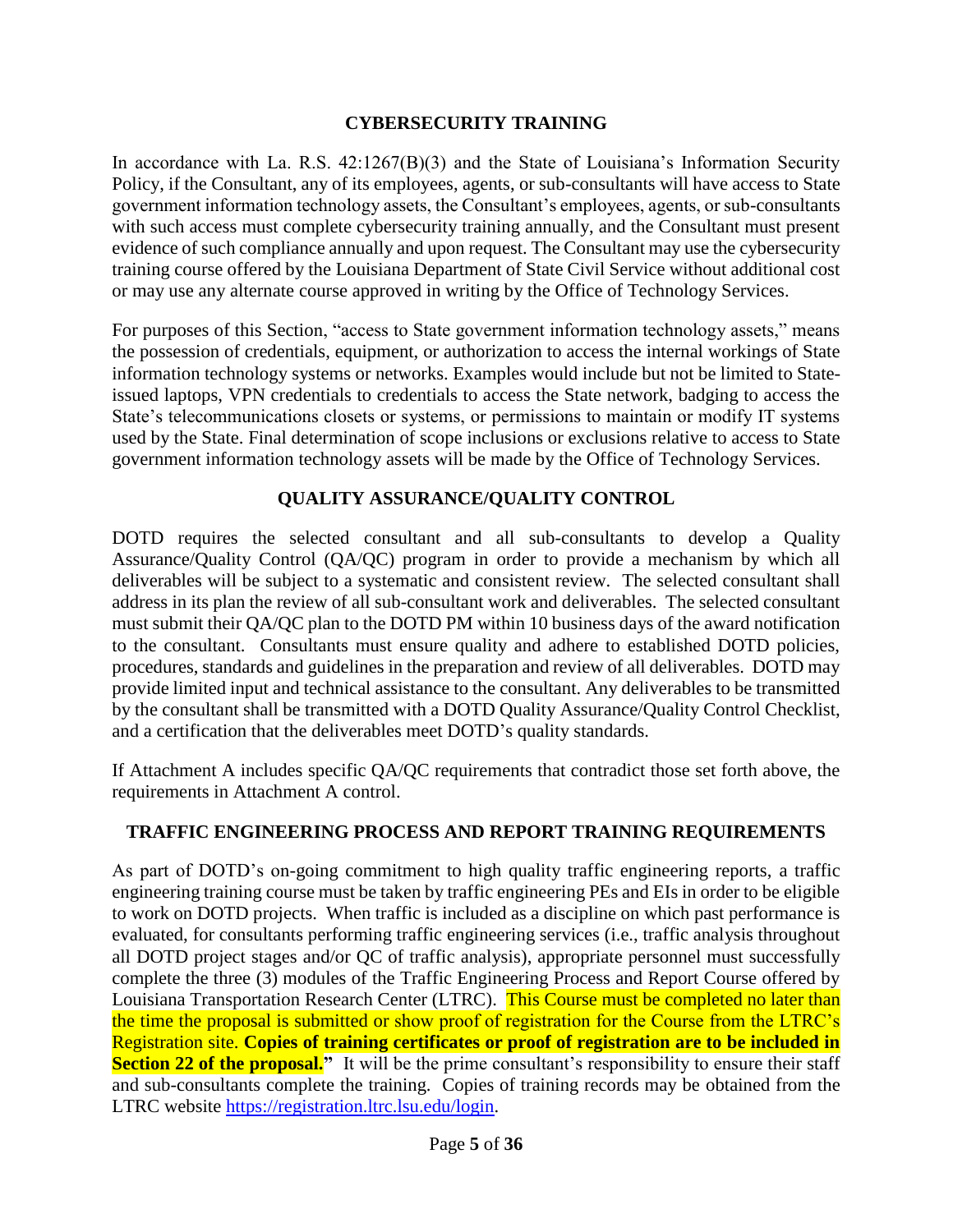#### **WORK ZONE TRAINING REQUIREMENTS**

As part of DOTD's on-going commitment to work zone safety, required work zone training courses must now be taken every four (4) years in order for personnel to remain eligible to work on DOTD projects. For consultants performing preconstruction services (*e.g.*, design, survey, subsurface utility, geotechnical, traffic, bridge inspection, environmental services), appropriate personnel must successfully complete these courses. In general, the person in responsible charge of traffic control plans shall be required to have Traffic Control Supervisor training. For preconstruction field services performed within the clear zone, at least one (1) member of the field crew shall have Traffic Control Supervisor or Traffic Control Technician training. The consultant should identify all personnel listed in the staffing plan for the contract who have completed the appropriate work zone training courses. All preconstruction work zone training requirements shall be met **prior to contract execution**. It will be the prime consultant's responsibility to ensure their staff and sub-consultants have the appropriate work zone training.

In addition to the above requirements, if the Scope of Services set forth in Attachment A includes Construction Engineering and Inspection (CE&I), the following training requirements shall be met **at the time the proposal is submitted**:

| Field Engineers:                                              | Traffic Control Technician<br><b>Traffic Control Supervisor</b><br>Flagger |
|---------------------------------------------------------------|----------------------------------------------------------------------------|
| Field Engineer Interns:                                       | Traffic Control Technician<br><b>Traffic Control Supervisor</b><br>Flagger |
| Field Senior Technicians,                                     |                                                                            |
| Survey Party Chiefs, and                                      |                                                                            |
| SUE Worksite Traffic Supervisors*: Traffic Control Technician | <b>Traffic Control Supervisor</b><br>Flagger                               |
| Other Field Personnel*:                                       | Traffic Control Technician<br>Flagger                                      |

\* excluding Asphalt Plant Inspector, Paint Managers, and Paint Inspectors

Approved courses are offered by ATSSA and AGC. Substitutes for these courses must be approved by the DOTD Work Zone Task Force. For more information, please contact DOTD HQ Construction at 225-379-1584. Specific training course requirements are:

Flagger: Successful completion every four (4) years of a work zone flagger course approved by the Department. The "DOTD Maintenance Basic Flagging Procedures Workshop" is not an acceptable substitute for the ATSSA and AGC flagging courses.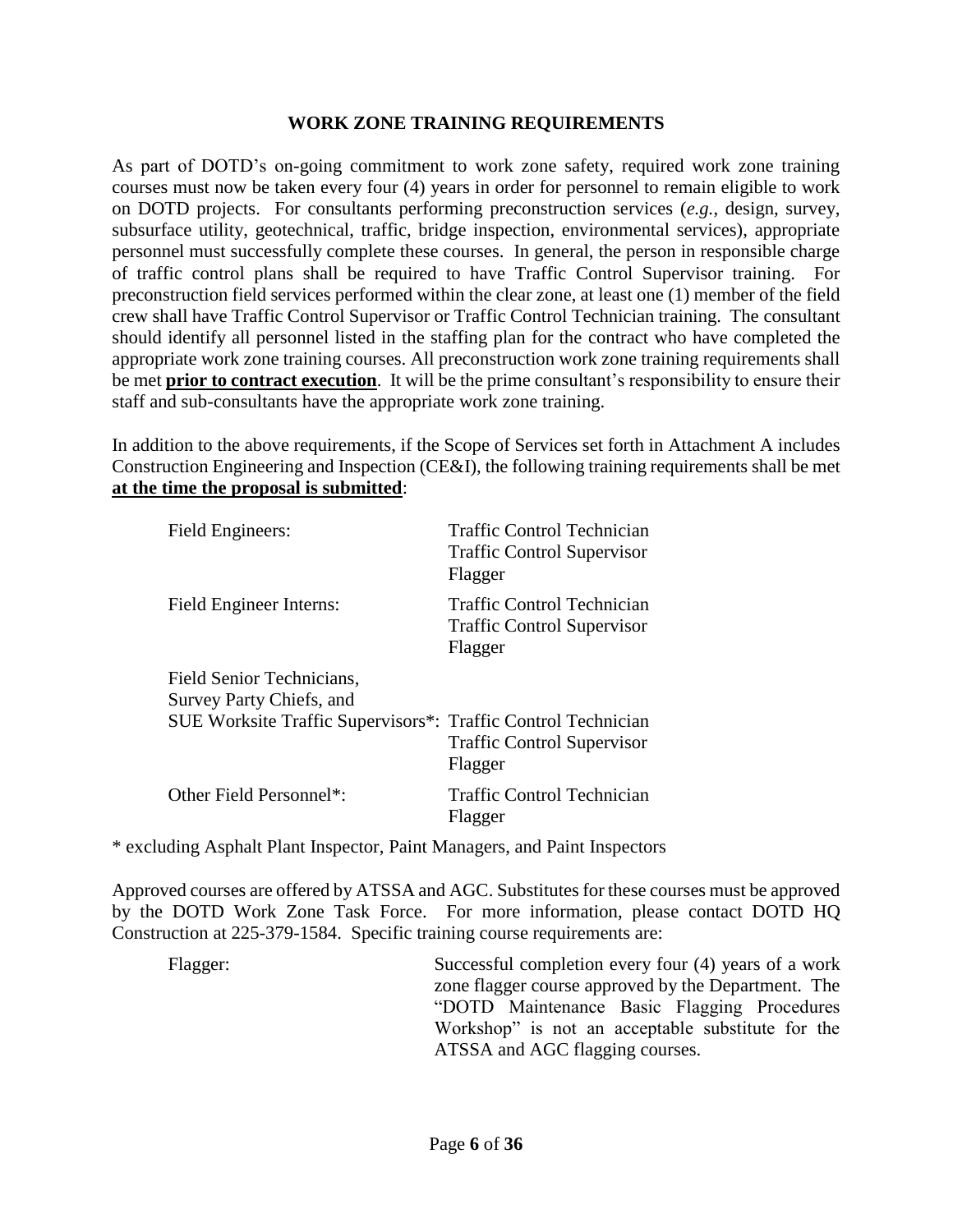- Traffic Control Technician (TCT): Successful completion every four (4) years of a work zone traffic control technician course approved by the Department. After initial successful completion, it is not necessary to retake this course every four (4) years if Traffic Control Supervisor training is completed every four (4) years.
- Traffic Control Supervisor (TCS): Successful completion of a work zone traffic control supervisor course approved by the Department. Following an initial completion, traffic control supervisors must either complete a one (1)-day TCS refresher course or retake the original two (2)-day TCS course every four (4) years.

ATSSA contact information: (877) 642-4637

# **REFERENCES**

All services and documents will meet the standard requirements as to format and content of DOTD and will be prepared in accordance with the latest applicable editions, supplements, and revisions of the following:

- 1. AASHTO Standards The American Association of State Highway Transportation Officials <https://www.transportation.org/>
- 2. AASHTO A Policy on Geometric Design of Highways and Streets [https://bookstore.transportation.org/collection\\_detail.aspx?ID=110](https://bookstore.transportation.org/collection_detail.aspx?ID=110)
- 3. ASTM Standards <https://www.astm.org/BOOKSTORE/BOS/index.html>
- 4. CyberSecurity Training <https://forms.gle/deZGAo5hUMWeSG4P6>
- 5. DOTD Bridge Design and Evaluation Manual (BDEM) [http://wwwsp.dotd.la.gov/Inside\\_LaDOTD/Divisions/Engineering/Bridge\\_Design/Pages/BD](http://wwwsp.dotd.la.gov/Inside_LaDOTD/Divisions/Engineering/Bridge_Design/Pages/BDEM.aspx) [EM.aspx](http://wwwsp.dotd.la.gov/Inside_LaDOTD/Divisions/Engineering/Bridge_Design/Pages/BDEM.aspx)
- 6. DOTD Complete Streets [http://wwwsp.dotd.la.gov/Inside\\_LaDOTD/Divisions/Multimodal/Highway\\_Safety/Complet](http://wwwsp.dotd.la.gov/Inside_LaDOTD/Divisions/Multimodal/Highway_Safety/Complete_Streets/Pages/default.aspx) [e\\_Streets/Pages/default.aspx](http://wwwsp.dotd.la.gov/Inside_LaDOTD/Divisions/Multimodal/Highway_Safety/Complete_Streets/Pages/default.aspx)
- 7. DOTD Construction Contract Administration Manual [http://wwwsp.dotd.la.gov/Inside\\_LaDOTD/Divisions/Engineering/Pages/Engineering\\_Docs.](http://wwwsp.dotd.la.gov/Inside_LaDOTD/Divisions/Engineering/Pages/Engineering_Docs.aspx) [aspx](http://wwwsp.dotd.la.gov/Inside_LaDOTD/Divisions/Engineering/Pages/Engineering_Docs.aspx)
- 8. DOTD Consultant Contract Services Manual [http://wwwsp.dotd.la.gov/Inside\\_LaDOTD/Divisions/Engineering/CCS/Manuals/CCS%20M](http://wwwsp.dotd.la.gov/Inside_LaDOTD/Divisions/Engineering/CCS/Manuals/CCS%20Manual%20rev%20Dec%202020.pdf) [anual%20rev%20Dec%202020.pdf](http://wwwsp.dotd.la.gov/Inside_LaDOTD/Divisions/Engineering/CCS/Manuals/CCS%20Manual%20rev%20Dec%202020.pdf)
- 9. DOTD Hydraulics Manual [http://wwwsp.dotd.la.gov/Inside\\_LaDOTD/Divisions/Engineering/Public\\_Works/Hydraulics/](http://wwwsp.dotd.la.gov/Inside_LaDOTD/Divisions/Engineering/Public_Works/Hydraulics/Documents/Hydraulics%20Manual.pdf) [Documents/Hydraulics%20Manual.pdf](http://wwwsp.dotd.la.gov/Inside_LaDOTD/Divisions/Engineering/Public_Works/Hydraulics/Documents/Hydraulics%20Manual.pdf)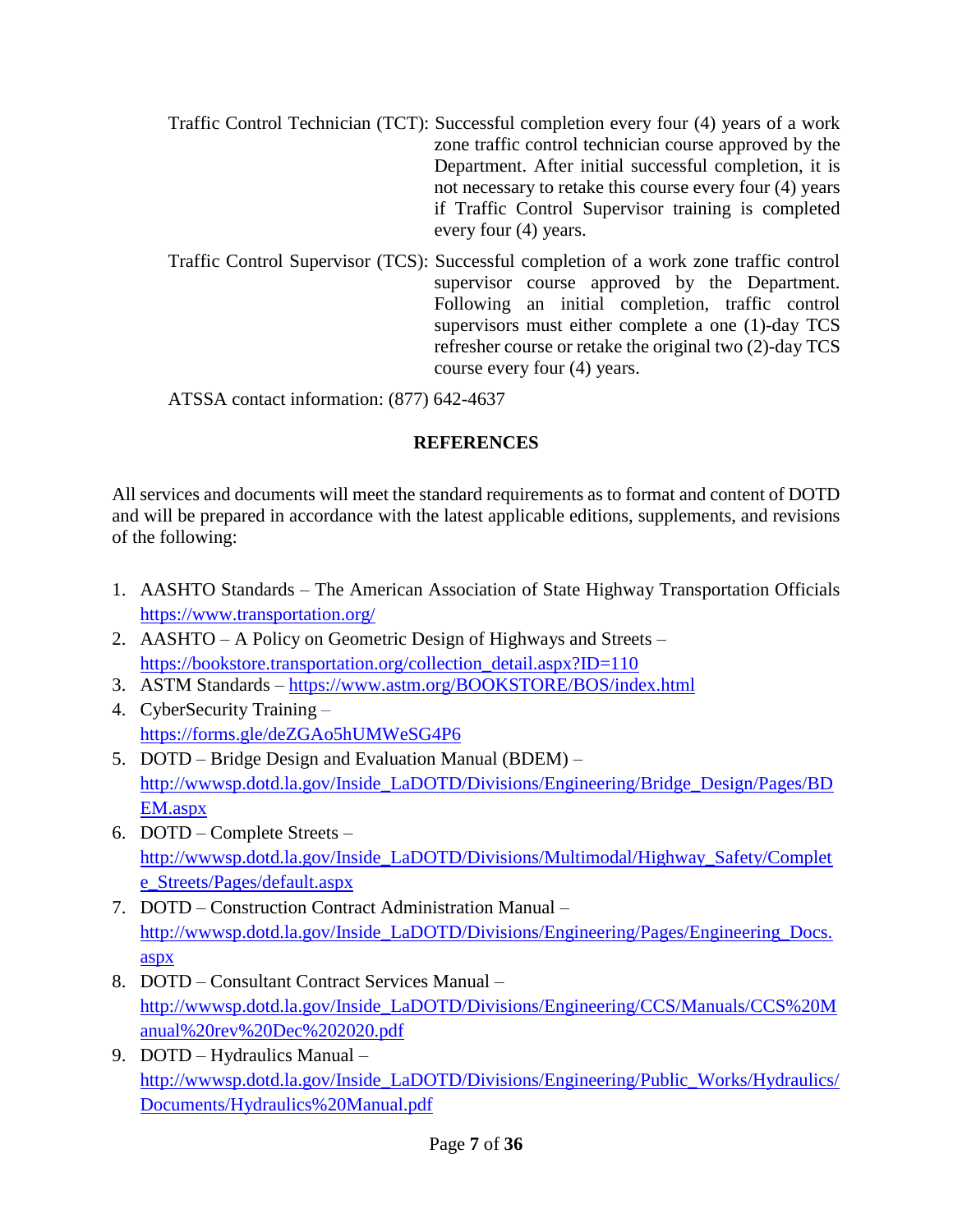- 10. DOTD Location and Survey Manual [http://wwwsp.dotd.la.gov/Inside\\_LaDOTD/Divisions/Engineering/LocationSurvey/Manuals](http://wwwsp.dotd.la.gov/Inside_LaDOTD/Divisions/Engineering/LocationSurvey/Manuals%20and%20Forms/Location_and_Survey_Manual.pdf) [%20and%20Forms/Location\\_and\\_Survey\\_Manual.pdf](http://wwwsp.dotd.la.gov/Inside_LaDOTD/Divisions/Engineering/LocationSurvey/Manuals%20and%20Forms/Location_and_Survey_Manual.pdf)
- 11. DOTD Addendum "A" to the Location & Survey Manual [http://wwwsp.dotd.la.gov/Inside\\_LaDOTD/Divisions/Engineering/LocationSurvey/Manuals](http://wwwsp.dotd.la.gov/Inside_LaDOTD/Divisions/Engineering/LocationSurvey/Manuals%20and%20Forms/Location%20and%20Survey%20Manual%20-%20Addendum%20A.pdf) [%20and%20Forms/Location%20and%20Survey%20Manual%20-%20Addendum%20A.pdf](http://wwwsp.dotd.la.gov/Inside_LaDOTD/Divisions/Engineering/LocationSurvey/Manuals%20and%20Forms/Location%20and%20Survey%20Manual%20-%20Addendum%20A.pdf)
- 12. DOTD Louisiana Standard Specifications for Roads and Bridges [http://wwwsp.dotd.la.gov/Inside\\_LaDOTD/Divisions/Engineering/Standard\\_Specifications/P](http://wwwsp.dotd.la.gov/Inside_LaDOTD/Divisions/Engineering/Standard_Specifications/Pages/Standard%20Specifications.aspx) [ages/Standard%20Specifications.aspx](http://wwwsp.dotd.la.gov/Inside_LaDOTD/Divisions/Engineering/Standard_Specifications/Pages/Standard%20Specifications.aspx)
- 13. DOTD Materials Sampling Manual [http://wwwsp.dotd.la.gov/Inside\\_LaDOTD/Divisions/Engineering/Materials\\_Lab/Pages/Men](http://wwwsp.dotd.la.gov/Inside_LaDOTD/Divisions/Engineering/Materials_Lab/Pages/Menu_MSM.aspx) [u\\_MSM.aspx](http://wwwsp.dotd.la.gov/Inside_LaDOTD/Divisions/Engineering/Materials_Lab/Pages/Menu_MSM.aspx)
- 14. DOTD Minimum Design Guidelines [http://wwwsp.dotd.la.gov/Inside\\_LaDOTD/Divisions/Engineering/Road\\_Design/Memoranda](http://wwwsp.dotd.la.gov/Inside_LaDOTD/Divisions/Engineering/Road_Design/Memoranda/Minimum%20Design%20Guidelines.pdf) [/Minimum%20Design%20Guidelines.pdf](http://wwwsp.dotd.la.gov/Inside_LaDOTD/Divisions/Engineering/Road_Design/Memoranda/Minimum%20Design%20Guidelines.pdf)
- 15. DOTD Off-System Highway Bridge Program Guidelines [http://wwwsp.dotd.la.gov/Inside\\_LaDOTD/Divisions/Engineering/Bridge\\_Design/Manuals/](http://wwwsp.dotd.la.gov/Inside_LaDOTD/Divisions/Engineering/Bridge_Design/Manuals/Other%20Manuals%20-%20Guidelines/2019%20Federal%20Aid%20Off-System%20Highway%20Bridge%20Program%20Guidelines.pdf) [Other%20Manuals%20-%20Guidelines/2019%20Federal%20Aid%20Off-System%20High](http://wwwsp.dotd.la.gov/Inside_LaDOTD/Divisions/Engineering/Bridge_Design/Manuals/Other%20Manuals%20-%20Guidelines/2019%20Federal%20Aid%20Off-System%20Highway%20Bridge%20Program%20Guidelines.pdf) [way%20Bridge%20Program%20Guidelines.pdf](http://wwwsp.dotd.la.gov/Inside_LaDOTD/Divisions/Engineering/Bridge_Design/Manuals/Other%20Manuals%20-%20Guidelines/2019%20Federal%20Aid%20Off-System%20Highway%20Bridge%20Program%20Guidelines.pdf)
- 16. DOTD Roadway Design Procedures and Details Manual [http://wwwsp.dotd.la.gov/Inside\\_LaDOTD/Divisions/Engineering/Road\\_Design/Pages/Road](http://wwwsp.dotd.la.gov/Inside_LaDOTD/Divisions/Engineering/Road_Design/Pages/Road-Design-Manual.aspx) [-Design-Manual.aspx](http://wwwsp.dotd.la.gov/Inside_LaDOTD/Divisions/Engineering/Road_Design/Pages/Road-Design-Manual.aspx)
- 17. DOTD Stage 1 Planning/Environmental Manual of Standard Practice [http://wwwsp.dotd.la.gov/Inside\\_LaDOTD/Divisions/Engineering/Environmental/Pages/Stag](http://wwwsp.dotd.la.gov/Inside_LaDOTD/Divisions/Engineering/Environmental/Pages/Stage_1.aspx) [e\\_1.aspx](http://wwwsp.dotd.la.gov/Inside_LaDOTD/Divisions/Engineering/Environmental/Pages/Stage_1.aspx)
- 18. DOTD Testing Procedures Manual [http://wwwsp.dotd.la.gov/Inside\\_LaDOTD/Divisions/Engineering/Materials\\_Lab/Pages/Men](http://wwwsp.dotd.la.gov/Inside_LaDOTD/Divisions/Engineering/Materials_Lab/Pages/Menu_TPM.aspx) [u\\_TPM.aspx](http://wwwsp.dotd.la.gov/Inside_LaDOTD/Divisions/Engineering/Materials_Lab/Pages/Menu_TPM.aspx)
- 19. DOTD Traffic Engineering Manual [http://wwwsp.dotd.la.gov/Inside\\_LaDOTD/Divisions/Engineering/Traffic\\_Engineering/Misc](http://wwwsp.dotd.la.gov/Inside_LaDOTD/Divisions/Engineering/Traffic_Engineering/Misc%20Documents/Traffic%20Engineering%20Manual.pdf) [%20Documents/Traffic%20Engineering%20Manual.pdf](http://wwwsp.dotd.la.gov/Inside_LaDOTD/Divisions/Engineering/Traffic_Engineering/Misc%20Documents/Traffic%20Engineering%20Manual.pdf)
- 20. DOTD Traffic Engineering Process and Report [http://wwwsp.dotd.la.gov/Inside\\_LaDOTD/Divisions/Engineering/Traffic\\_Engineering/Man](http://wwwsp.dotd.la.gov/Inside_LaDOTD/Divisions/Engineering/Traffic_Engineering/ManualsPublications/Pages/TEPR.aspx) [ualsPublications/Pages/TEPR.aspx](http://wwwsp.dotd.la.gov/Inside_LaDOTD/Divisions/Engineering/Traffic_Engineering/ManualsPublications/Pages/TEPR.aspx)
- 21. DOTD Traffic Signal Manual [http://wwwsp.dotd.la.gov/Inside\\_LaDOTD/Divisions/Engineering/Traffic\\_Engineering/Traff](http://wwwsp.dotd.la.gov/Inside_LaDOTD/Divisions/Engineering/Traffic_Engineering/Traffic%20Control/Traffic%20Signal%20Manual%20V3%20-%207.1.20.pdf) [ic%20Control/Traffic%20Signal%20Manual%20V3%20-%207.1.20.pdf](http://wwwsp.dotd.la.gov/Inside_LaDOTD/Divisions/Engineering/Traffic_Engineering/Traffic%20Control/Traffic%20Signal%20Manual%20V3%20-%207.1.20.pdf)
- 22. e-CFR Electronic Code of Federal Regulations (all applicable) <https://ecfr.io/>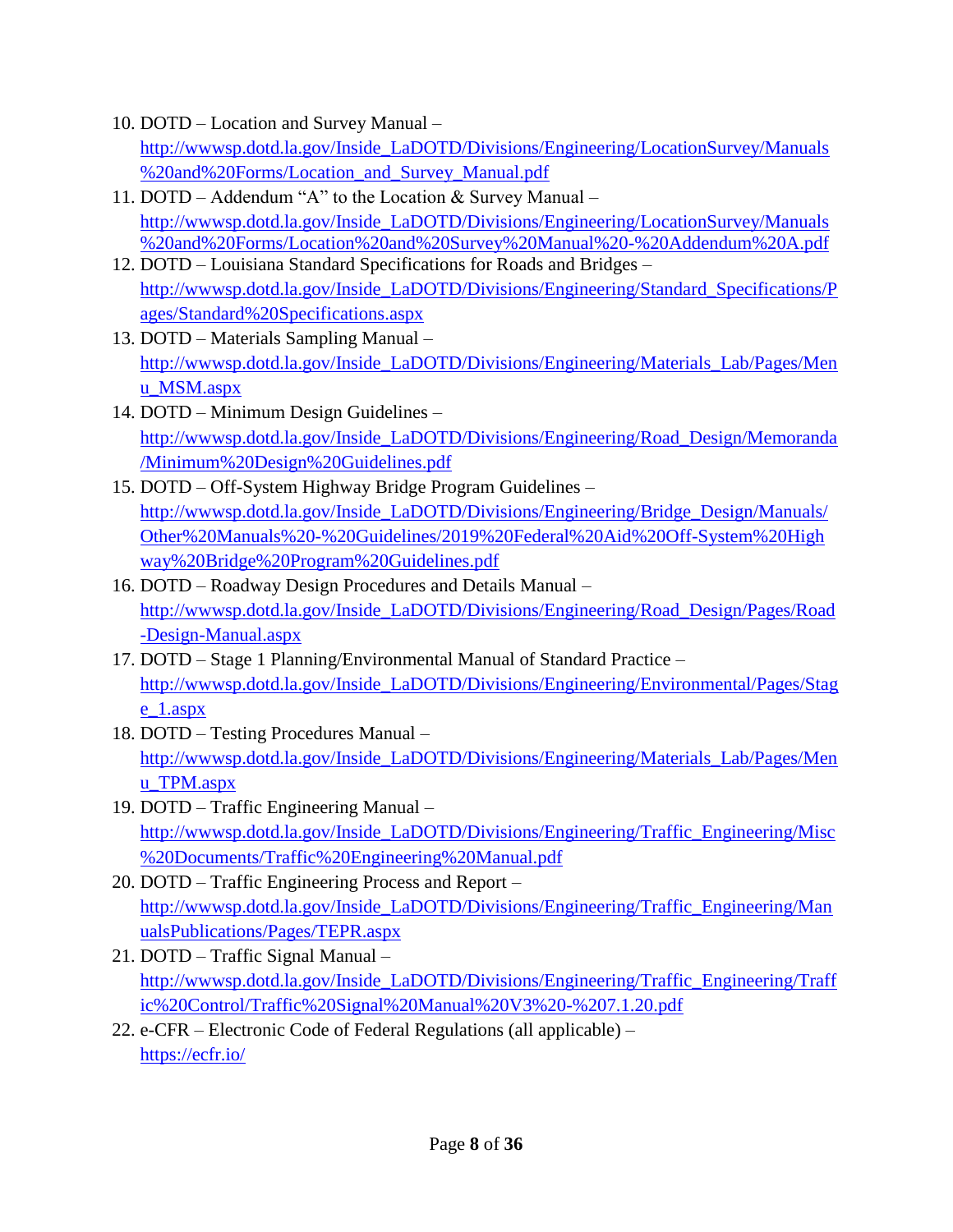- 23. FHWA Bridge Inspector's Reference Manual (BIRM) website:<https://www.fhwa.dot.gov/bridge/nbis.cfm> manual:<https://www.fhwa.dot.gov/bridge/nbis/pubs/nhi12049.pdf>
- 24. FHWA Manual on Uniform Traffic Control Devices for Streets and Highways (MUTCD) <http://mutcd.fhwa.dot.gov/>
- 25. National Electrical Safety Code (NESC) <https://standards.ieee.org/products-services/nesc/index.html>
- 26. NFPA 70 National Electrical Code (NEC) [https://www.nfpa.org/codes-and-standards/all-codes-and-standards/list-of-codes-and](https://www.nfpa.org/codes-and-standards/all-codes-and-standards/list-of-codes-and-standards/detail?code=70)[standards/detail?code=70](https://www.nfpa.org/codes-and-standards/all-codes-and-standards/list-of-codes-and-standards/detail?code=70)
- 27. NEPA National Environmental Policy Act <https://www.epa.gov/nepa>

# **CONTRACT EXECUTION REQUIREMENTS**

The selected consultant will be required to execute the contract within ten (10) days after receipt of the contract.

A sample of the contract provisions can be found at the following link: [http://wwwsp.dotd.la.gov](http://wwwsp.dotd.la.gov/Inside_LaDOTD/Divisions/Engineering/CCS/Pages/Advertisements.aspx) [/Inside\\_LaDOTD/Divisions/Engineering/CCS/Pages/Advertisements.aspx.](http://wwwsp.dotd.la.gov/Inside_LaDOTD/Divisions/Engineering/CCS/Pages/Advertisements.aspx)

# **DISADVANTAGED BUSINESS ENTERPRISE REQUIREMENT**

This advertised contract has a Disadvantaged Business Enterprise (DBE) goal of **2%** of the contract fee. Credit for DBE participation will be limited to the firms certified pursuant to the Louisiana Unified Certification Program. For convenience, DOTD provides a list on its website [\(http://www8.dotd.la.gov/UCP/UCPSearch.aspx\)](http://www8.dotd.la.gov/UCP/UCPSearch.aspx) of firms that have been certified as eligible to participate as DBEs on US DOT assisted contracts. This list is not an endorsement of the quality of performance of any firm but is simply an acknowledgment of the listed firms' eligibility as a DBE. DOTD makes no representations of the accuracy or completeness of this list on any particular date or time. Prime consultants considering the use of a particular DBE sub-consultant are advised to obtain documentation of certification status from that sub-consultant prior to submission of DOTD Form 24-102.

Prime consultants must specify by firm name in Section 11 on the DOTD Form 24-102 all DBE firms which the prime intends will participate in providing services under the contract to meet the DBE goal and indicate for each the percent of the contract fee for the services that will be performed by each specified DBE firm. If the prime did not succeed in obtaining enough DBE participation to meet the goal, it must attach to the DOTD Form 24-102, behind Section 23, documentation of its good faith efforts to meet the goal.

# **REVISIONS TO THE ADVERTISEMENT**

DOTD reserves the right to revise any part of the advertisement by issuing addenda to the advertisement at any time. Issuance of this advertisement in no way constitutes a commitment by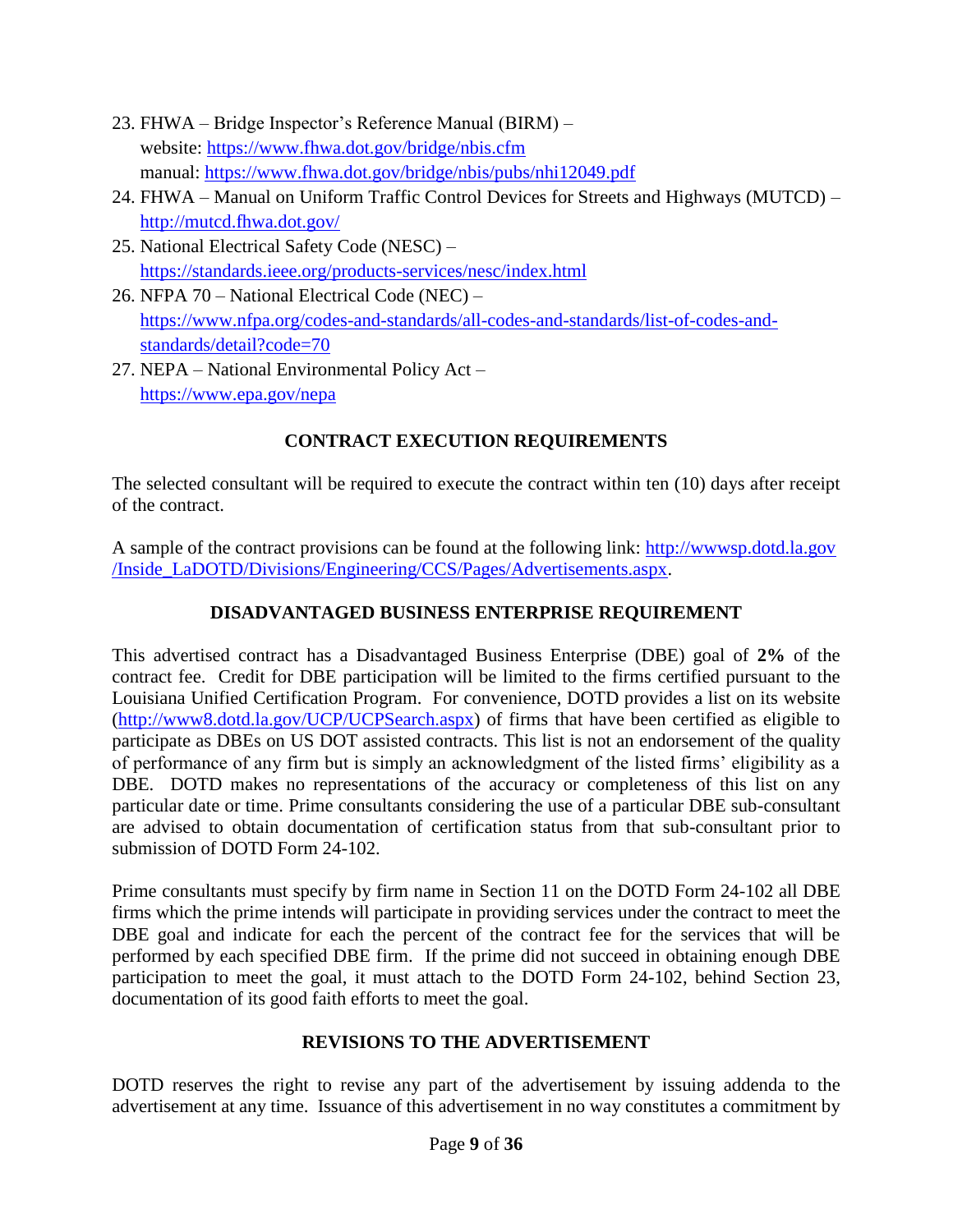DOTD to award a contract. DOTD reserves the right to accept or reject, in whole or part, all DOTD Form 24-102s submitted, and/or cancel this consultant services procurement if it is determined to be in DOTD's best interest. All materials submitted in response to this advertisement become the property of DOTD, and selection or rejection of a proposal does not affect this right. DOTD also reserves the right, at its sole discretion, to waive administrative informalities contained in the advertisement.

### **CLARIFICATIONS**

DOTD reserves the right to request clarification of ambiguities or apparent inconsistencies found within any proposal, if it is determined to be in DOTD's best interest.

### **PROPOSAL REQUIREMENTS**

The consultant's proposal for this advertisement must be submitted by email to [DOTDConsultantAds80@la.gov.](mailto:DOTDConsultantAds80@la.gov) **USE THE DOTD FORM 24-102, DATED MARCH 1, 2022, PROVIDED WITH THE ADVERTISEMENT.** Hard copies of the consultant's proposal are not required. All proposals must be in accordance with the requirements of this advertisement, and the Consultant Contract Services Manual. Unless otherwise stated in this advertisement, copies of licenses and certificates are not required to be submitted with the proposal.

If more than one (1) contract is to be selected based on this advertisement, no prime consultant is allowed to be a sub-consultant on any other consultant's 24-102. If a prime consultant is submitted as a sub-consultant on another consultant's 24-102, its proposal as a prime consultant may be deemed non-responsive.

ANY CONSULTANT FAILING TO SUBMIT ANY OF THE INFORMATION REQUIRED ON THE DOTD FORM 24-102, OR PROVIDING INACCURATE INFORMATION ON THE DOTD FORM 24-102, MAY BE CONSIDERED NON-RESPONSIVE.

DOTD employees may not submit a proposal, nor be included as part of a consultant's proposal.

Contract and/or part-time employees are allowed. Such employees should be shown in Section 14 of the DOTD Form 24-102 with an asterisk denoting their employment status.

The DOTD Form 24-102 should be identified with **contract number 4400024307 and/or State Project No. H.015052,** and must be received by DOTD via email **no later than 3:00 p.m. Central Time** on **Thursday, June 16, 2022**.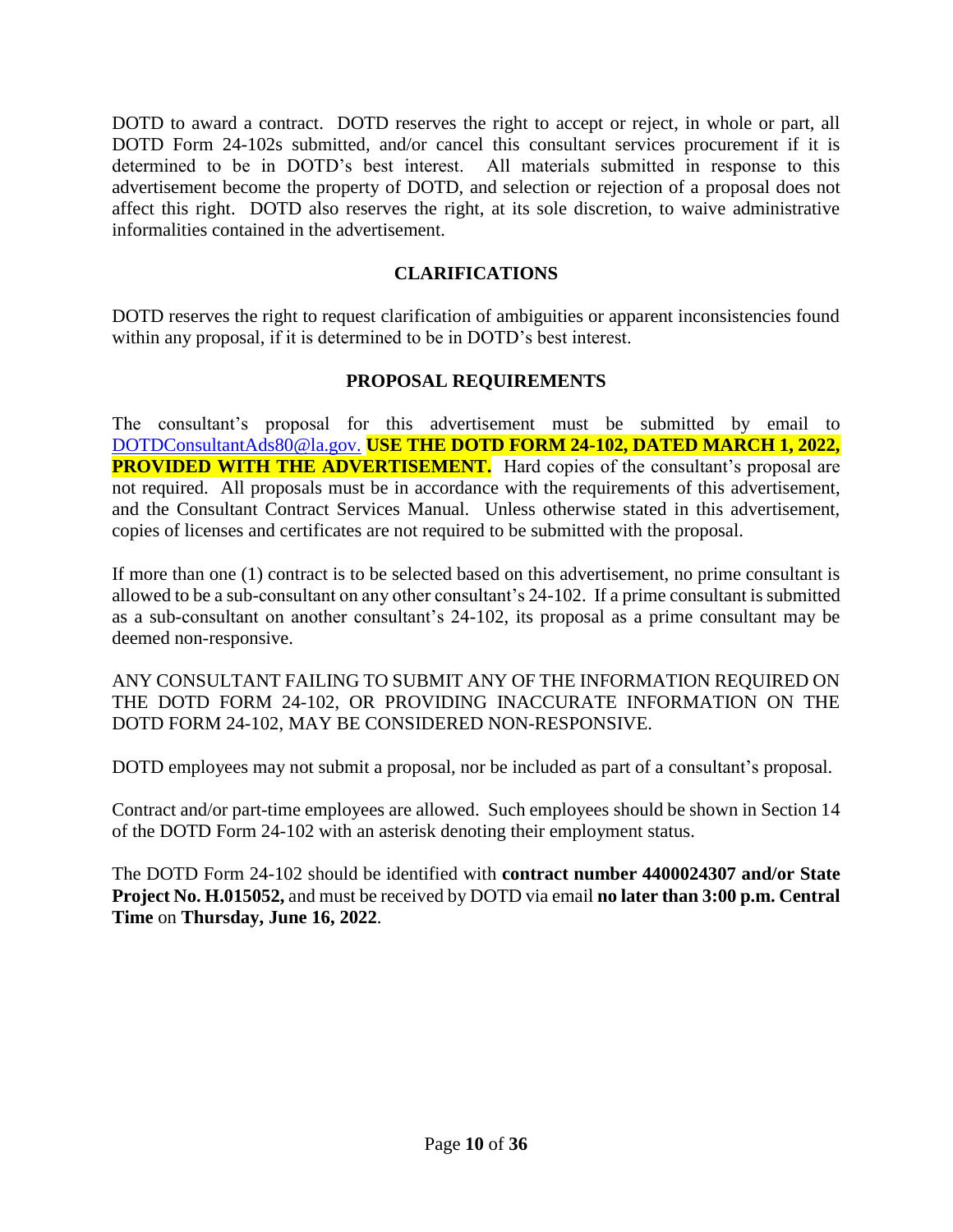### **ATTACHMENT A – SCOPE OF SERVICES**

The project time is **critical**. The route classification **NHS.**

### **The home office indirect cost rate shall be applicable to all services except as otherwise designated hereafter.**

### **PROJECT DESCRIPTION**

I-20 improvements consisting of the addition of an inside travel lane and shoulder in each direction with median barrier along I-20 from Well Road to LA 34, addition of an outside auxiliary lane in each direction from LA 617 to LA 34, and a mill and overlay of the existing travel lanes and shoulders from Vancil Rd Overpass to LA 34. Also includes all associated drainage, lighting, signing, and sign structure modifications.

The services to be performed by the Consultant under this Contract are described more specifically as follows:

### **STAGE 1: PLANNING/ENVIRONMENTAL**

#### **PUBLIC MEETINGS**

Public Meetings are required during the environmental review process to ensure citizens have sufficient opportunity to provide input. One Public Meeting will be required for this project. If additional Public Meetings are required, these will be added at the discretion of DOTD and FHWA. The meeting shall follow open house format to allow appropriate review of project information throughout the public meeting period.

The Consultants shall handle all arrangements associated with the Public Meeting(s) including the reservation of venue, preparation and mailing(s) of public notice, preparation of appropriate exhibits, preparation of the technical presentations, handouts, and all other meeting related tasks. All of these arrangements are subject to the DOTD Environmental Section's approval. The Consultant shall advertise the notices of the Public Meetings in newspapers and inform local, state, and federal agencies and officials. The Consultant shall prepare and provide visualizations for public meetings. Visualizations shall include handouts, PowerPoint presentations, and various large-scale exhibits depicting the proposed alternatives, existing ROW, and required ROW for each of the different alternatives. Exhibits depicting all alternatives and estimated right-of-way takings shall be prepared for the Public Meetings.

**Deliverables:** One (1) exhibit shall depict the entire project area at a scale of approximately 1 inch = 75 feet. One (1) draft copy of visualizations and all meeting materials shall be submitted to DOTD for review, comment and approval at least three (3) weeks prior to the public meetings. Upon revision, a paper copy and an electronic (PDF) format of all meeting materials shall be submitted to DOTD.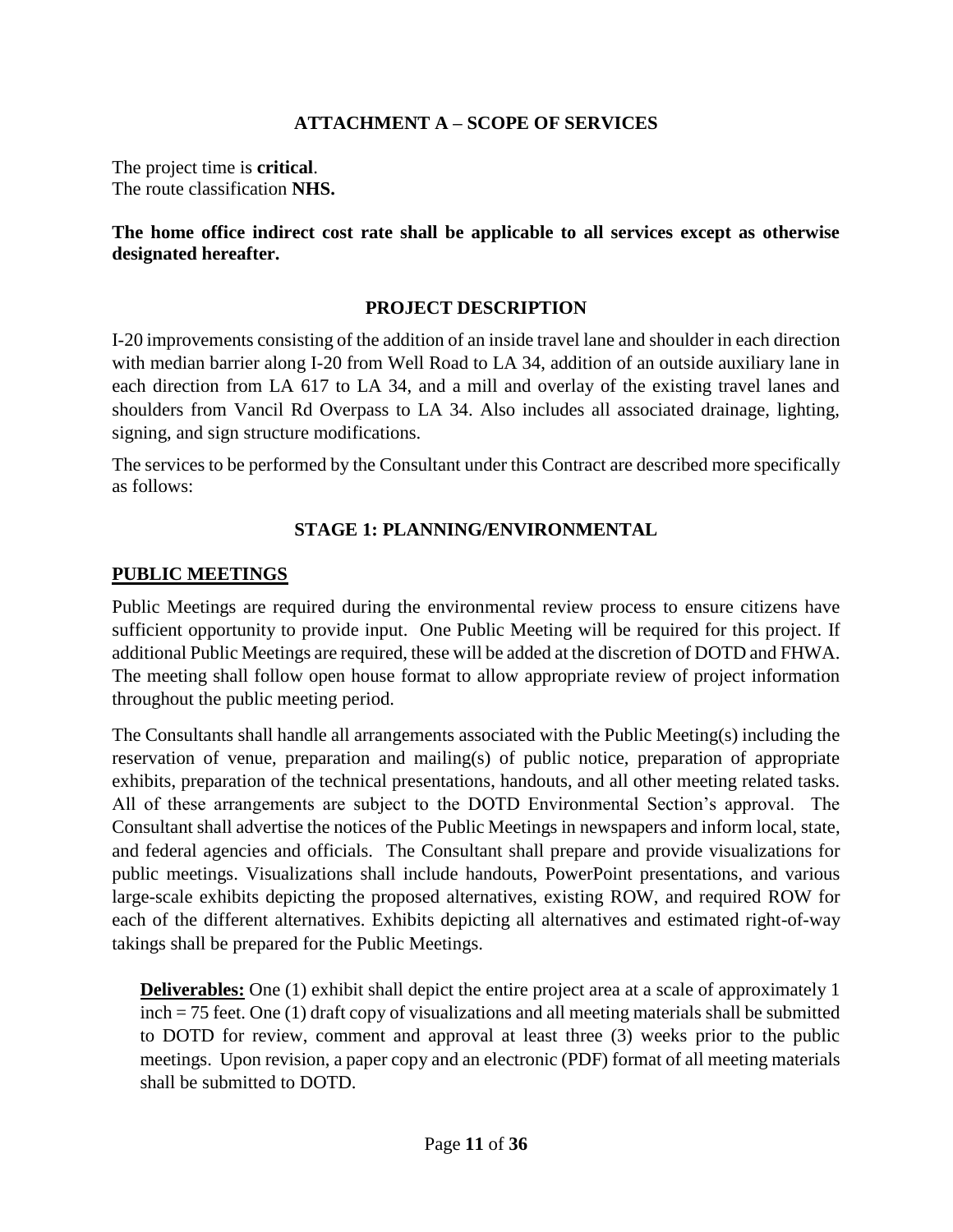The notice for each of the Public Meeting(s) shall be published two (2) weeks and one (1) week before the date of the Public Meeting. The text of the notice shall be provided to DOTD's Environmental Coordinator for review at least one (1) month prior to the first anticipated date of publication.

The Consultant shall conduct the Public Meetings and shall have knowledgeable informed staff present to address queries from the public of the environmental, engineering, and other project related issues. The Consultant shall prepare a transcript of each Public Meeting, including a verbatim transcript of recorded statements, copies of meeting materials, copies of official notice/press releases/and proof of publication, sign-in sheets, written comments, and other meeting materials. All comments received during the commenting period on the Public Meeting, including those received before the Public Meeting, shall be addressed by the Consultant in the Public Meeting Record. The comments shall be presented in a matrix that clearly identifies an appropriate response. Each public meeting transcript shall be provided to DOTD for review and approval prior to distribution. A paper copy of the meeting transcript shall be submitted as well as a copy in electronic (PDF) format on a labeled CD.

## **WETLAND STUDY**

Wetlands within the project area will be identified and delineated using the latest Corps of Engineers (COE) guidelines. The consultant shall conduct a ground level investigation of the rightof-way to locate wetlands and verify the aerial base mapping. Wetlands will be classified by type. Each wetland area will be located on a quadrangle sheet as well as a layout map with the station numbers noted. Impacted wetland acreage will be calculated and will be marked on exhibits for wetland report. Color photographs of each soil sample with the appropriate Munsell soil chart in the same photograph will be taken and included in the report. Field data sheets will be prepared in the field and will be neat and legible. The Wetland Determination Data Form (Atlantic and Gulf Coastal Plain Region) will be used to document the wetlands delineation/identification effort. GPS sampling point locations will be included.

## **Preparation of Wetland Findings Report**

A Wetlands Finding Report using the latest Federal Highway Administration (FHWA) criteria will be written and submitted to the DOTD Rural Bridge Replacement Program Manager.

The Wetland Findings Report to be prepared will include discussions of existing wetlands, vegetation communities and soils based on published soil surveys and soil sampling. The data sheets, photos, and wetland mapping prepared by the consultant during the field investigations will be included in the Findings Report. Wetland impact areas quantified by type will be reported.

This report shall include color photographs and a plan sheet indicating impacted wetlands. Photographs will be taken of the existing project area and the proposed project site with location referenced on a plan sheet. All photographs will be sharply focused, with accurate color and high resolution. High resolution digital technology shall be used and the image shall be comparable in quality to a good 35mm photographic image.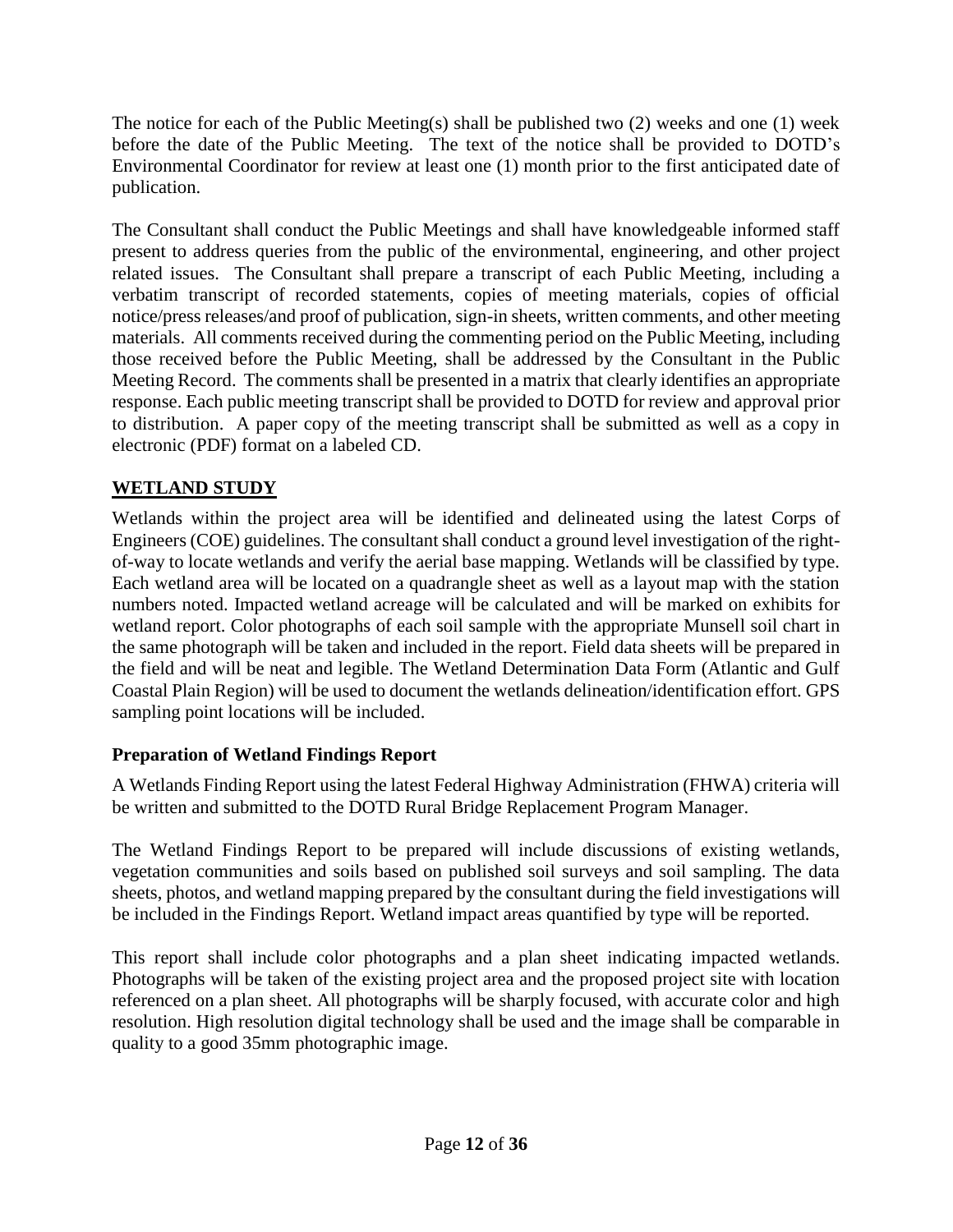#### **Report Standards**

All reports submitted to the DOTD shall be prepared in publishable format according to current organizational and illustrative standards of professional biological journals. Reports shall be typed single space, on letter size white bond paper with top, bottom and side margins not less than one inch wide. All pages shall be numbered and there will be no hand written parts with the exception of field data entry sheets. The consultant's name will not appear on each page of the text. Photographs, plans, maps, drawings and text shall be clear and clean with typed or mechanically lettered captions. It is understood that all reports produced or resulting from these investigations will become property of the DOTD and no portions of the reports maybe released to any outside party or otherwise published in any form without prior written consent of the DOTD, including conclusions, recommendations, drawings, renderings, perspectives, sketches, photographs, specifications, cost estimates, etc.

All reports shall include color photographs and a plan sheet indicating impacted wetlands, and species and/or habitat, as applicable. Photographs will be taken of the existing project area and the proposed project site with locations referenced on the plan sheet. All photographs will be sharply focused, with accurate color and high resolution. High resolution digital technology shall be used and the image shall be comparable in quality to a good 35 mm photographic image.

**Deliverables:** The Wetlands Finding Report, using the latest USACE criteria, shall be submitted to the DOTD for review and comment. It shall include reproducible maps and photographs of each soil sample taken during wetland delineation activities. Soil sample photographs shall include appropriate Munsell soil chart pages for each sample. Quadrangle and layout maps provided in the report shall depict locations of delineated wetland areas and respective project station numbers. The final document along with all associated GIS files/data shall also be provided to DOTD's Environmental Section. All potential permits and their requirements to implement the project shall be identified. All items necessary to obtain the permits (with concurrence of DOTD) shall be provided by the Consultant. This includes the preparations of all permit drawings necessary for incorporation into the DOTD's application for a permit. Such drawings shall be original, reproducible drawings. The format of these drawings shall comply with the U. S. Corps of Engineer's standards, as the case may be, and shall be subject to the approval of the DOTD before acceptance.

#### **STAGE 3: DESIGN - TRAFFIC SERVICES**

#### **Study Objective**

The study will analyze the proposed improvements on I-20 from Vancil Road to LA 34. Well Road (LA 3249), Thomas Road (LA 617) and Jonesboro/Stella Street (LA 34) are the three interchanges that will be directly impacted. The proposed alternative will widen I-20 to three lanes in each direction between LA 3249 and LA 34. Auxiliary lanes will also be added in both directions on I-20 between LA 617 and LA 34.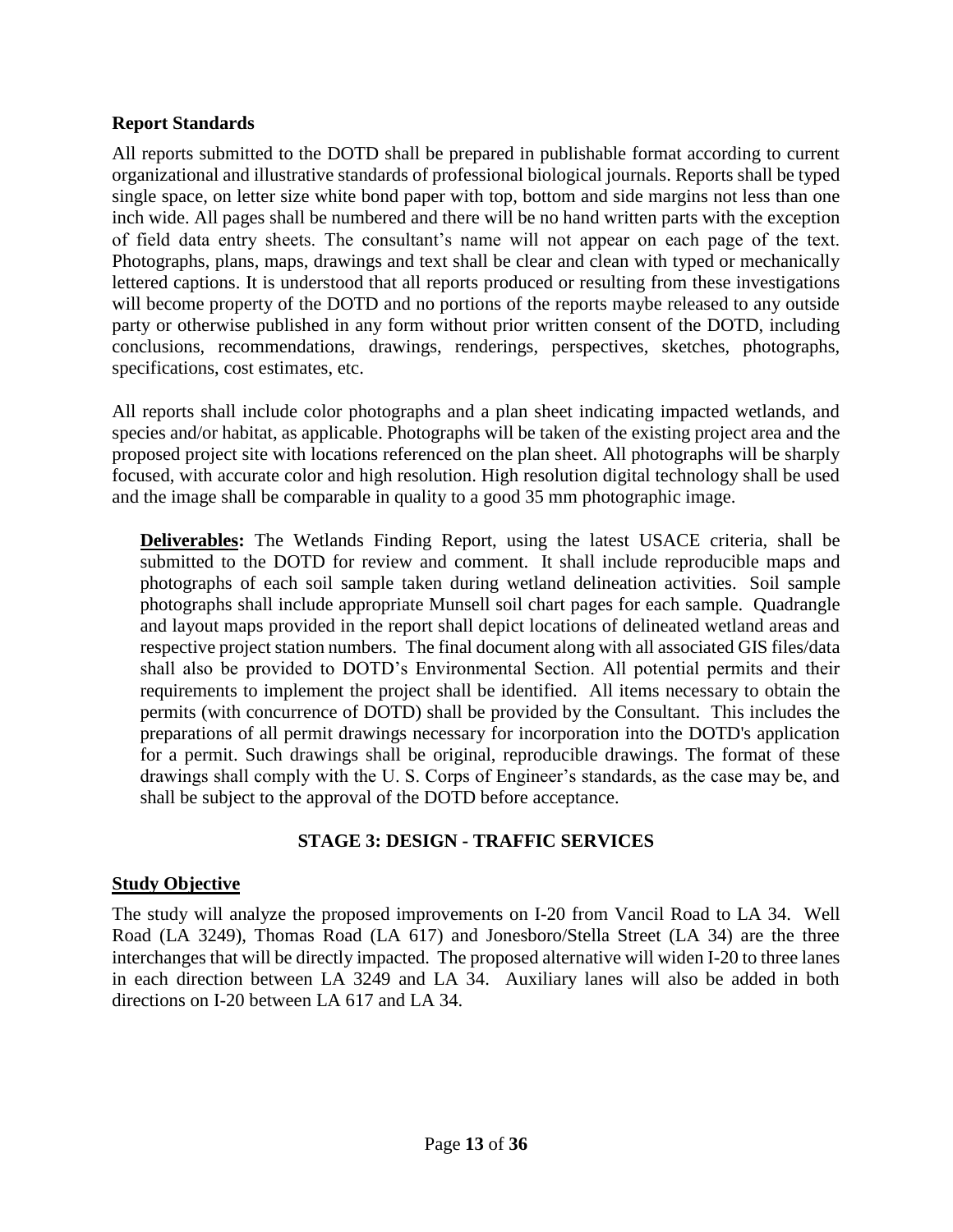# **Study Limits**

The study limits are as follows:

- I-20 (Vancil Road to just east of LA 34)
- LA 3249 (N and S of I-20 entrance ramps)
- LA 617 (N and S of I-20 entrance ramps)
- LA 34 (N and S of I-20 entrance ramps)

## **Task 1.0 KICK-OFF MEETING**

A meeting with the Department and the Consultant shall be held at the beginning of the Task Order. The purpose of this meeting is to establish the foundation for continued coordination, to develop a mutual understanding of the deliverables, agree on the procedures to follow, as well as to discuss the Measures of Effectiveness (MOEs) to be compared for analyses. The Consultant team shall be in attendance.

The following documents are required for the Consultant to provide during the meeting:

- Agenda
- Sign In Sheet
- Project Schedule

Any requests or exchange of information from either party necessary to complete the scope of services should be done at this meeting. It is the consultant's responsibility to take minutes for this meeting and distribute copies to all attendees within 3 days of the meeting.

## **Task 1.0 DELIVERABLES:**

- A. Agenda submitted to DOTD one week prior to the meeting
- B. Kick-Off Meeting Minutes submitted to Task Manager within 3 days

# **Task 2.0 – INITIAL DATA COLLECTION**

All counts shall be made when school is in session. Taking counts during holiday weeks and during special events or inclement weather shall be avoided. If counts are being taken and weather becomes a factor during the time of the counts, note such conditions as well as any accidents that may have occurred. DOTD will supply the count map with locations and the type of counts to be collected.

## *1. 7-day 24-hour counts with classifications*

7-day 24-hour counts shall be taken along the I-20 corridors for an overall flow representation. The 7-day 24-hour count will be able to show if the corridors experience any unique traffic patterns or if the corridors experience peak periods during weekend or nontraditional peak periods.

Counts will include classification information broken into automobiles 1-3, buses 4-7, and heavy vehicles 8-13. All 7-day 24-hour count data will be provided on a CD or USB with the summary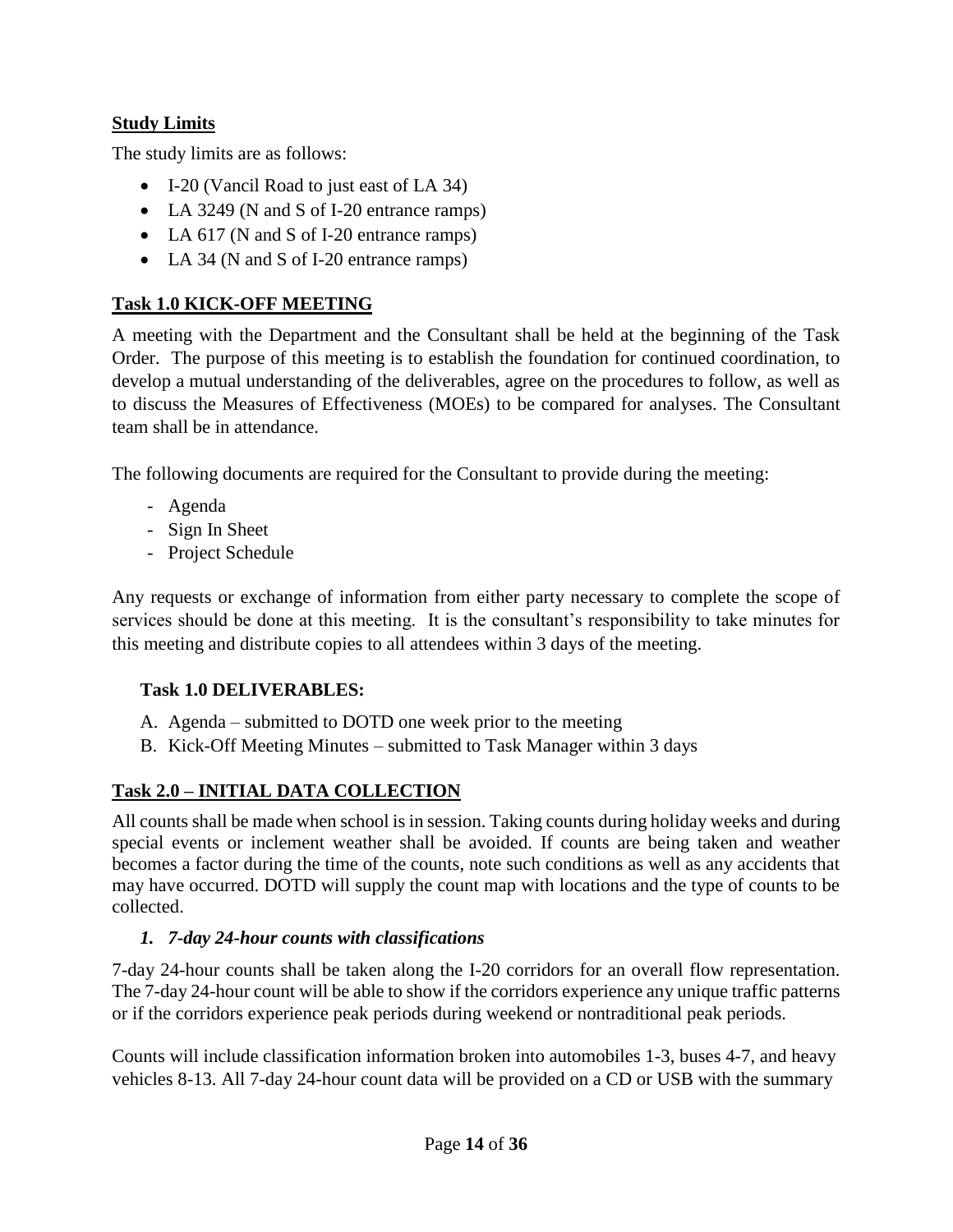and pertinent information included in the report and/or appendix. Specifically, see Table 1 below for a summary of the location for all 7-day 24-hour counts.

| Table 1                                                                     |                                                      |  |  |  |
|-----------------------------------------------------------------------------|------------------------------------------------------|--|--|--|
| 7-Day 24-Hour Counts with Classifications (Shall be taken in the same week) |                                                      |  |  |  |
| <b>Count Number</b>                                                         | <b>Count Location</b>                                |  |  |  |
|                                                                             | I-20 WB and EB west of LA 3249 (Well Road)           |  |  |  |
|                                                                             | I-20 WB and EB east of LA 34 (Jonesboro/Stella Road) |  |  |  |

### Peak Period

The 7-day 24-hour data will determine the peak period for the corridor. The Consultant will need to submit and get approval from DOTD for the peak period determination prior to any 48-hour counts or turning movement counts being collected. Careful attention should be paid to the duration of the peak period of the corridor. The peak period is not just a standard two to three-hour period but rather it is dependent on the location and the amount of traffic the corridor experiences. The peak period should be determined and justified by the traffic counts. See the LADOTD's Traffic Engineering Website for an example of peak period determination.

**Task 2.0 - DELIVERABLES** (Approval needed to begin Task 3.0 – Final Data Collection):

## **Appendix A – Initial Data Collection**

- A. Electronic copy of all 7-day 24-hour raw counts
- B. Peak Period Determination with chart and explanation
- C. QA/QC Documentation

# **Task 3.0 – FINAL DATA COLLECTION**

48-hour counts with classifications - 48-hour counts shall be taken at all approaches of I-20 at LA 3249, I-20 at LA 617 and I-20 at LA 34. These counts shall be taken at the same time as the TMCs. This data will be used to confirm the TMCs and demand that were taken are accurate and useable for analysis.

Counts will include classification information. The format for the 48-hour count data will be similar to the 7-day 24-hour data. All 48-hour count data will be provided electronically with the summary and pertinent information included in the report and/or appendix. Specifically, see Table 2 below for a summary of the location for all 48-hour counts.

**Table 2** 

| 1 apie 2                                  |                                          |  |  |  |
|-------------------------------------------|------------------------------------------|--|--|--|
| <b>48-Hour Counts with Classification</b> |                                          |  |  |  |
| <b>Count Number</b>                       | <b>Count Location</b>                    |  |  |  |
|                                           | LA 3249 NB and SB N of I-20 (Roundabout) |  |  |  |
|                                           | LA $3249$ NB and SB S of I-20            |  |  |  |
|                                           | LA $617$ NB and SB N of I-20             |  |  |  |
| h                                         | LA $617$ NB and SB S of I-20             |  |  |  |
|                                           | LA 34 NB and SB N of I-20 (Couplet)      |  |  |  |
|                                           | LA 34 NB and SB S of I-20                |  |  |  |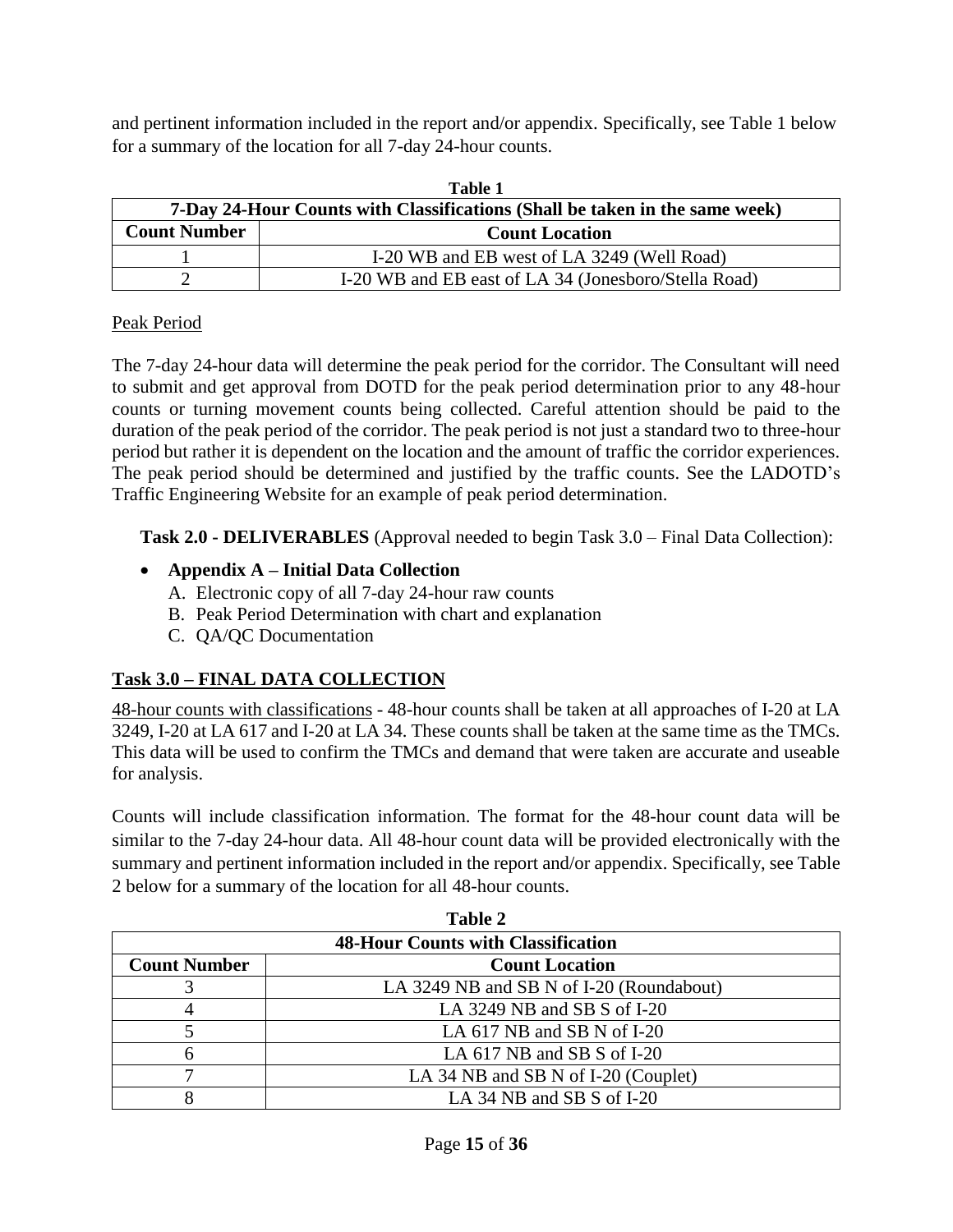Turning Movement Counts (TMC) – The Consultant shall perform AM and PM peak period turning movement traffic counts for intersections listed below. The peak period counts will include turning movements, pedestrian and heavy vehicle percentages. All TMCs shall be taken at the same times with the respective 48-hour counts.

Demand Volumes - While collecting the peak period TMCs, the unmet demand volumes need to be noted in 15-minute intervals during each peak period (AM and PM). Every 15-minutes during the peak period, a person not collecting the TMC's should note how long the queue length is once the green phase has ended at each signalized intersection approach. If cameras are used, a technician will be needed to determine the end of the queue. The queue needs to be recorded no matter how long it may be. For example, a queue of "50+" is unacceptable. If technicians are used to take TMCs, two may be needed in order to measure the queues in 15-minute intervals. The information collected can be used to calculate the unmet demand at the signalized intersection. The ITE Manual of Transportation Studies (pg.  $44 - 2$ nd Edition) can be used to calculate the unmet demand and the volume should be applied to your TMC's to include the demand on the network. Specifically, see Table 3 below for a summary of the locations for all TMCs with demand.

| Table 3                 |                                                            |  |  |
|-------------------------|------------------------------------------------------------|--|--|
| <b>TMCs with Demand</b> |                                                            |  |  |
| <b>Count Number</b>     | <b>Count Location</b>                                      |  |  |
| 9                       | I-20 WB On Ramp (SB on Well)                               |  |  |
| 10                      | I-20 WB Off Ramp (NB on Well)                              |  |  |
| 11                      | I-20 EB On Ramp (SB on Well)                               |  |  |
| 12                      | I-20 EB Off Ramp (NB & SB on Well)                         |  |  |
| 13                      | I-20 EB On Ramp (NB on Well)                               |  |  |
| 14                      | I-20 EB Off Ramp at Mane St.                               |  |  |
| 15                      | I-20 EB On Ramp at Mane St.                                |  |  |
| 16                      | I-20 WB Off Ramp at Downing Pines                          |  |  |
| 17                      | I-20 WB On Ramp at Downing Pines                           |  |  |
| 18                      | I-20 WB On Ramp at Thomas Rd.                              |  |  |
| 19                      | I-20 WB Off Ramp at Thomas Rd.                             |  |  |
| 20                      | I-20 EB Off Ramp for N on Thomas Rd.                       |  |  |
| 21                      | I-20 EB Off Ramp for S on Thomas Rd.                       |  |  |
| 22                      | I-20 EB On Ramp at Thomas Rd.                              |  |  |
| 23                      | I-20 WB On Ramp (SB on LA 34)                              |  |  |
| 24                      | I-20 EB On Ramp (SB on LA 34)                              |  |  |
| 25                      | I-20 WB Off Ramp for N on LA 34 (Mill Rd. – Couplet/1 Way) |  |  |
| 26                      | I-20 WB On Ramp (NB on LA 34)                              |  |  |
| 27                      | I-20 WB Off Ramp for S on LA 34                            |  |  |
| 28                      | I-20 EB Off Ramp for N on LA 34                            |  |  |
| 29                      | I-20 EB Off Ramp for S on LA 34                            |  |  |
| 30                      | I-20 EB On Ramp (NB on LA 34)                              |  |  |

\*\* All counts will be taken in accordance with LA DOTD Signal Design Manual. The peak period manual turning counts shall be taken at times approved by DOTD.

**Table 3**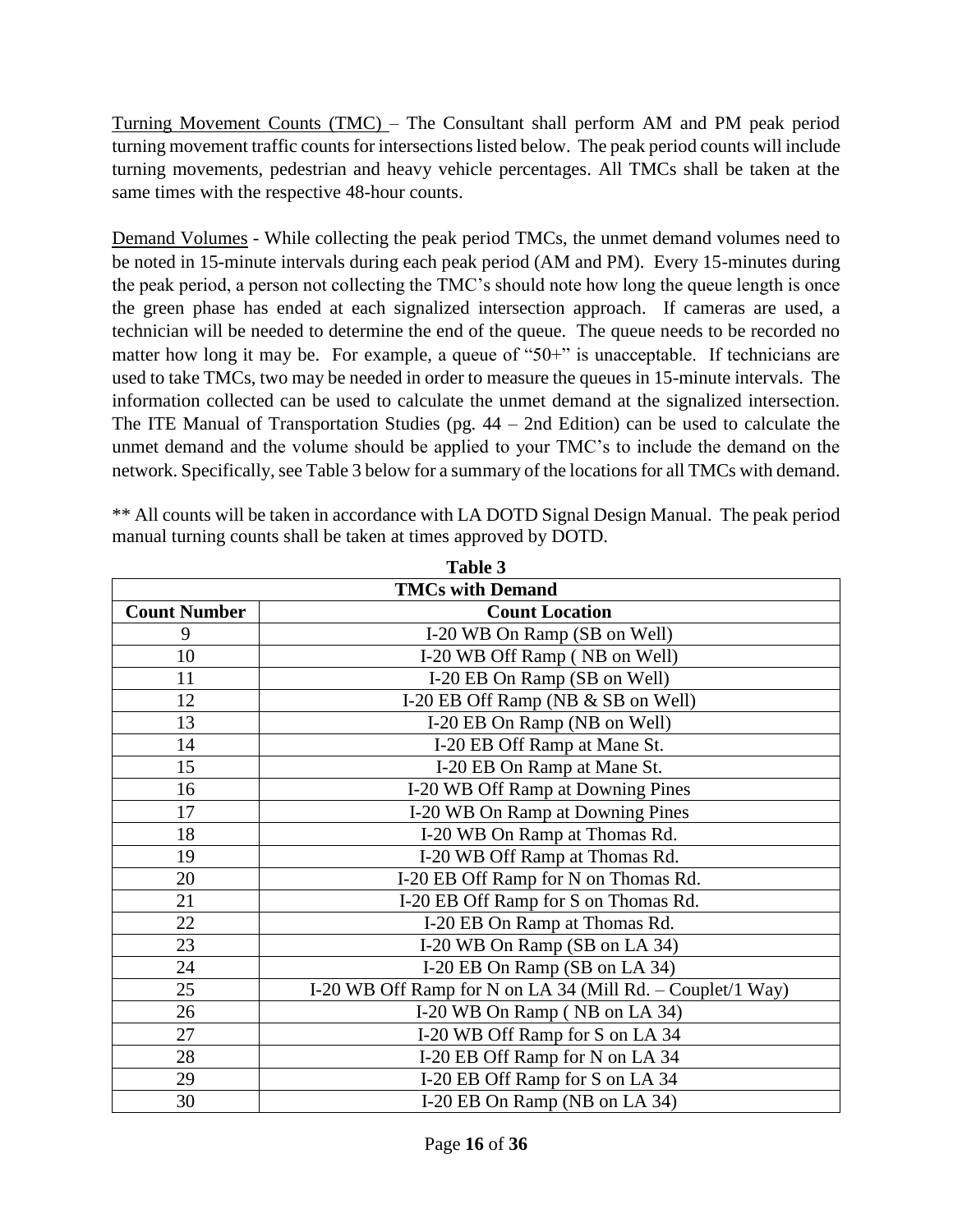#### Geometric Field Check

The Consultant shall go out to the field and make observations at all intersections (i.e. actual observed signal phasing, number of lanes, lane and median width, storage lengths, surrounding businesses and residential driveways, existing speed limits, etc.). See the Geometric Field Check Form example on LA DOTD's Traffic Engineering Website.

#### Peak Period Observations

Peak period observations shall be collected during the entire peak period along I-20, LA 3249, LA 617, and LA 34. Please note that peak period observations, TMCs, and demand volumes shall be taken by separate people. These observations shall be collected at all TMC locations as well as along the entire corridor. Characteristics to pay attention to are (but not limited to) flow, queue lengths, congestion, lane utilization, operational issues, and driver behavior. The detail included in these observations should assist in the calibration of the HCS Analysis by explaining what is occurring in the field during a typical peak period.

#### Spot Speed Study

If applicable, the spot speed study shall be performed in accordance with EDSM VI.1.1.1 and Section 20.2 of the DOTD's Traffic Engineering Manual. The purpose of the speed study is to obtain the desired speed inputs for HCS analysis. Please note, the results from the speed studies must also be considered when analyzing any future alternatives.

#### Growth Rate Determination

The Consultant shall determine the growth rates for the study area. Separate growth rates may be applied for I-20, LA 3249, LA 617, and LA 34. Written justification of the growth rate(s) will be included that document sources, such as TransCAD, Historical Growth, and/or any previous studies used.

#### **Task 3.0 – DELIVERABLES:**

- **Appendix B – Final Data Collection.** All data should be submitted electronically in addition to any hard copies noted below:
	- A. 48-Hour Counts with Classification
	- B. Raw Turning Movement Counts (TMCs)
	- C. Demand Calculations and Summary of any demand counts that need to be added to TMCs, how they were calculated and any/all assumptions that were made.
	- D. Maps (*hard copy*)
		- 1. Raw peak hour volumes for each peak AM & PM
		- 2. Peak hour volumes with demand
		- 3. Balanced Volumes & Volume balancing methodology
		- 4. Final Volumes
		- 5. No Build Volumes
	- E. Geometric Field Check form with TSI verification
	- F. Completed Peak Period Observation form
	- G. Speed Study Data
	- H. Growth Rate Determination Justification
	- I. QA/QC Documentation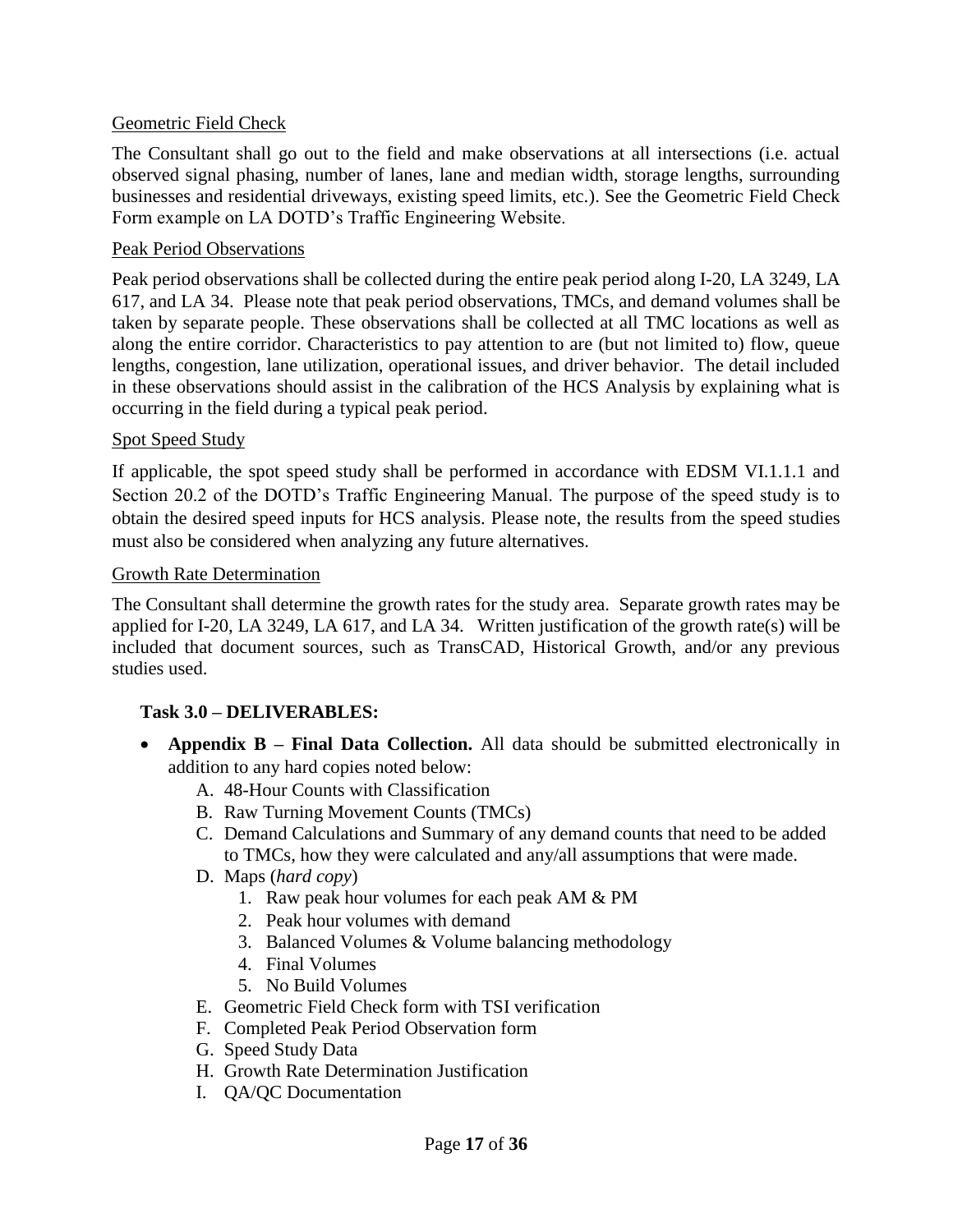**Chapter 1 of Final Report**. The data collection chapter shall clearly identify the methodology and analysis of the multi-stage process of collecting traffic data for evaluating existing and future conditions within the study area. Deliverables submitted during data collection for approval and advancement to the next stage should be included as sections within Appendix A: Data Collection.

1.1 Summary

• Introduction

‐ Explanation of the methodology for collecting data including the type of counts, study area information, etc.

• 7-day 24-hour counts

‐ Summary of the peak periods within the study area. Is the peak period during a standard Tuesday, Wednesday, and Thursday or is the peak experienced on the weekend? Explanation of any intersections that experience a peak outside of the peak period of the corridor (school, event center, mall, etc.)

• Peak Hour and Peak Period for corridor

‐ State the peak period for the corridor as well as the peak hour (AM and PM). Is a corridor peak being established for the study area or are there intersections that produce a secondary peak along the corridor such as a school, chemical plant, large commercial generator, etc.

 Any information that is important to note for the corridor – vehicle classification, large traffic generators, schools in area, etc.

1.2 Growth Rate Methodology

 Justification of how the growth rate was determined and the growth rate(s) to be used.

‐ TransCAD information or historical growth rate information will be placed in the Appendix – Data Collection

# **Task 4.0 – EXISTING SAFETY ANALYSIS**

## Crash History & Crash Summary

The Consultant shall pull all crash history within the limits of this study for the latest 3 years of available certified data for the project study area. A crash summary analysis for all 3 years shall show trends of crash rates, location, and severity (see DOTD Safety Section CATScan Tool) and compare to the statewide averages, where applicable. Quality Assurance shall be performed to a Quality Assurance Index (QAI) of 90% in the CATScan Tool. If a consistent trend is present throughout the 3-years of data, the trend information shall be submitted to DOTD prior to performing any detailed crash analysis. After DOTD concurrence of the trend information, a detailed crash analysis shall be performed for 1-year of typical data, in which all crash reports will be read in detail. If a consistent trend cannot be determined through the 3-years of data, a detailed crash analysis shall be performed for all 3-years for the project study area. The detailed crash analysis shall consist of a review of the crash reports in detail to determine the type of collision based on the reporting officer's description. A report shall be submitted to DOTD Highway Safety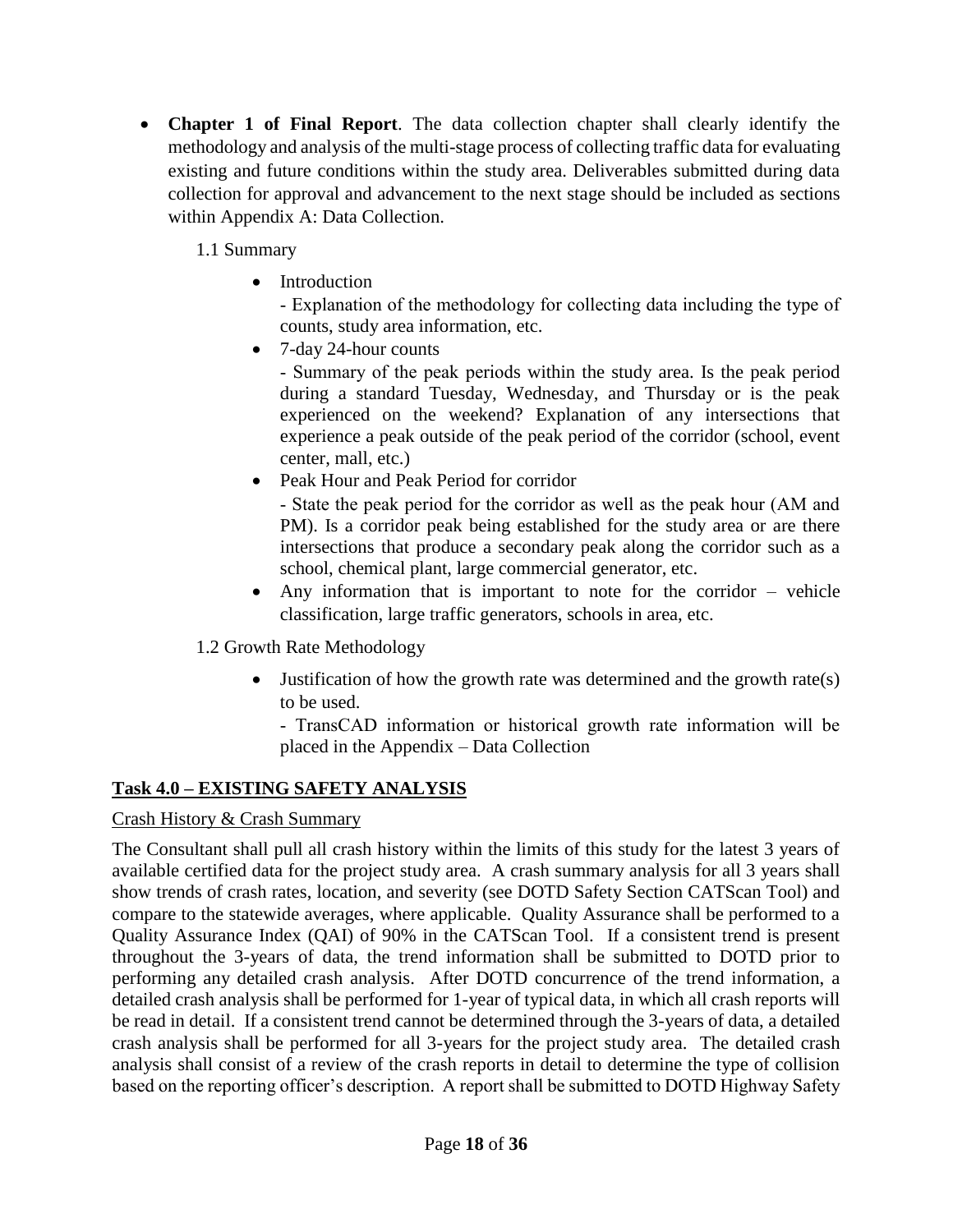Section for any crash reports within the latest year of data (1 year) that are found to be erroneous. The Consultant shall prepare QA/QC documentation for the review and approval of DOTD. The Consultant shall provide a crash summary for the latest three (3) years of crash report (2018- 2020). The Consultant shall review the crash reports in detail to determine the type of collision based on the reporting officers' description of the collision for one year, since the three-year trend is similar. The consultant shall review in detail 124 crashes in 2019. The number of crashes listed for detail review will be used as a basis for estimating man-hours and may differ after the consultant has done a review of 3 years of data.

## **Task 4.0 – DELIVERABLES:**

- **Appendix C** Existing Safety Analysis
	- A. CATScan Tool
	- B. Crash Report Documentation crash history, corrected component of crashes and provide individual summary of crash report narratives
	- C. Collision Diagram
	- D. Crash Analysis Summary –summary of crash reports explaining results
	- E. Existing Safety Analysis QA/QC Checklist

# **Task 5.0 – EXISTING AND NO BUILD ANALYSIS**

#### Existing Network

The existing network for this study shall be analyzed in HCS and will include I-20 Mainline from LA 3249 to LA 34 and the ramp terminals at LA 3249, LA 617 and LA 34 interchanges.

#### Methodology

HCS software shall be used to evaluate transportation design alternatives, operational performance, and traffic operation strategies. If any mitigation include or proposes a new roundabout, SIDRA shall be used.

#### Measures of Effectiveness

The Measures of Effectiveness (MOEs) that shall be used for evaluation are as follows:

- I-20 Freeway Segments
	- Density
	- Density LOS
	- Free Flow Speed
	- Average Speed
- Ramp Merge/Diverge
	- Density
	- Speed of ramp influence area
	- Speed of outer lane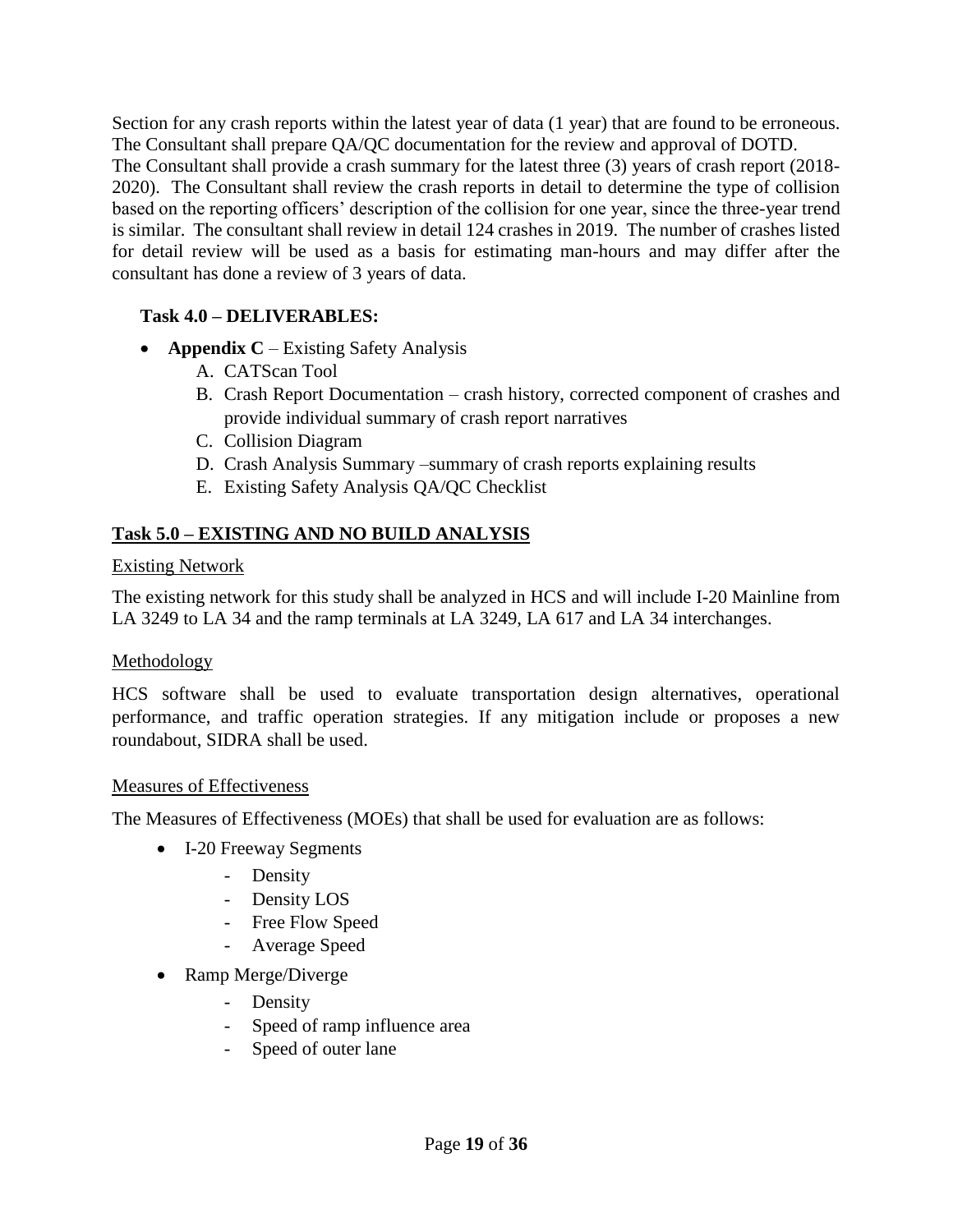- Intersections
	- 95<sup>th</sup> Percentile Oueue
	- V/C ratio
	- Control Delay
- Maximum Queue lengths
	- On and off ramp queueing

# Proposed Analysis Years

Existing year 2023 and design year 2043.

# **Task 5.0 – DELIVERABLES:**

- **Chapter 2** (to be included in Final Report):
- **Appendix D**
	- o **Existing and No Build Network Analysis:** list and discuss all intersections
		- A detailed description of intersection, nearby land use and issues
		- Aerial of intersection (showing the existing lane configuration, TMCs, businesses and any noticeable feature mentioned)
		- Peak Period Observations (photos, detailed descriptions of queues, issues, etc.)
		- Aerial with Peak Period Queues
		- Crash History / Safety Analysis
		- Operations Analysis Results for Existing and No Build Conditions
		- MOE Table of Results (including queues, delays, v/c ratios, etc.)

# o **2.2 Summary and Findings of Overall Study Area**

- Identify study area needs, capacity, and safety concerns
- **Propose preliminary improvement concepts to address identified needs**
- Discuss how the individual analyzed intersections affect each other and what the overall network performance, if applicable
- Any segments with issues should be discussed
- Analysis results on map with road name, control type, queues and north arrow of the entire corridor (can be in Appendix D)

# **Tier 1 Analysis**

(As described in the "Traffic Engineering Analysis Report Requirements" document: see [http://wwwsp.dotd.la.gov/Inside\\_LaDOTD/Divisions/Engineering/Traffic\\_Engineering/](http://wwwsp.dotd.la.gov/Inside_LaDOTD/Divisions/Engineering/Traffic_Engineering/ManualsPublications/TEPR/Files/Tier%201.pdf) [ManualsPublications/TEPR/Files/Tier%201.pdf\)](http://wwwsp.dotd.la.gov/Inside_LaDOTD/Divisions/Engineering/Traffic_Engineering/ManualsPublications/TEPR/Files/Tier%201.pdf)

# *Alternative Consideration*

A conceptual layout of the proposed improvements for I-20 was developed by District 05 and will be provided to the consultant. This is the only alternative that will be considered along the I-20 mainline.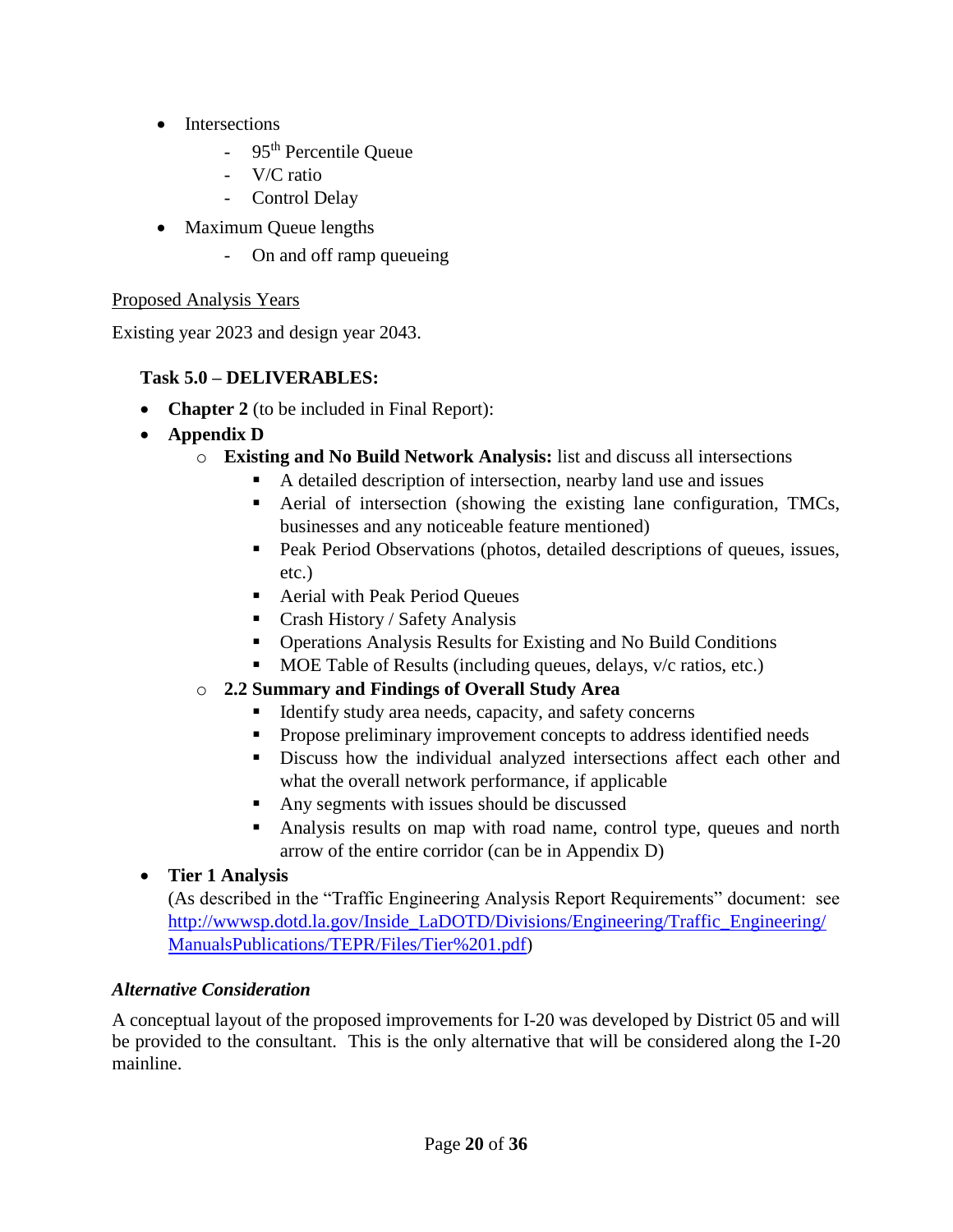# **Task 6.0 – PRELIMINARY TIER 2 ALTERNATIVE ANALYSIS & MEETING**

The Consultant shall present and discuss centerline-sketched layouts of the alternative that was approved in the Existing and No Build Results Meeting with redistributed volumes and high-level analysis. Any concerns (ROW, geometrics, access management etc.) from the centerline sketches will be discussed.

### **Task 6.0 – DELIVERABLES:**

- o Meeting minutes submitted to the Task Manager for review within 3 days of the meeting.
- o Any comments will be made by DOTD after the review period and the meeting.

## **Task 7.0 – FINAL ALTERNATIVE ANALYSIS**

The approved initial concept with the additional lanes in both directions along I-20 and the proposed auxiliary lanes between LA 617 and LA 34 will be used as the alternative for analysis. At this time, ramp terminals will be analyzed as-is without any modifications.

#### *Operational Analysis*

The Consultant shall analyze the following MOEs in HCS for the associated locations build year (2043). The approved 2043 No Build model will be used with the geometry and traffic patterns updated to reflect the alternatives.

The same locations/segments of the study area identified during the No Build Analysis will be used for the Tier 2 Analysis and MOEs will be obtained from the HCS models including:

#### Measures of Effectiveness (MOEs)

The MOEs that shall be used for evaluation are as follows:

- I-20 Freeway Segments
	- Density
	- Density LOS
	- Free Flow Speed
	- Average Speed
- Ramp Merge/Diverge
	- Density
	- Speed of ramp influence area
	- Speed of outer lane
- Intersections
	- 95<sup>th</sup> Percentile Queue
	- V/C ratio
	- Control Delay
- Maximum Queue lengths
	- On and off ramp queueing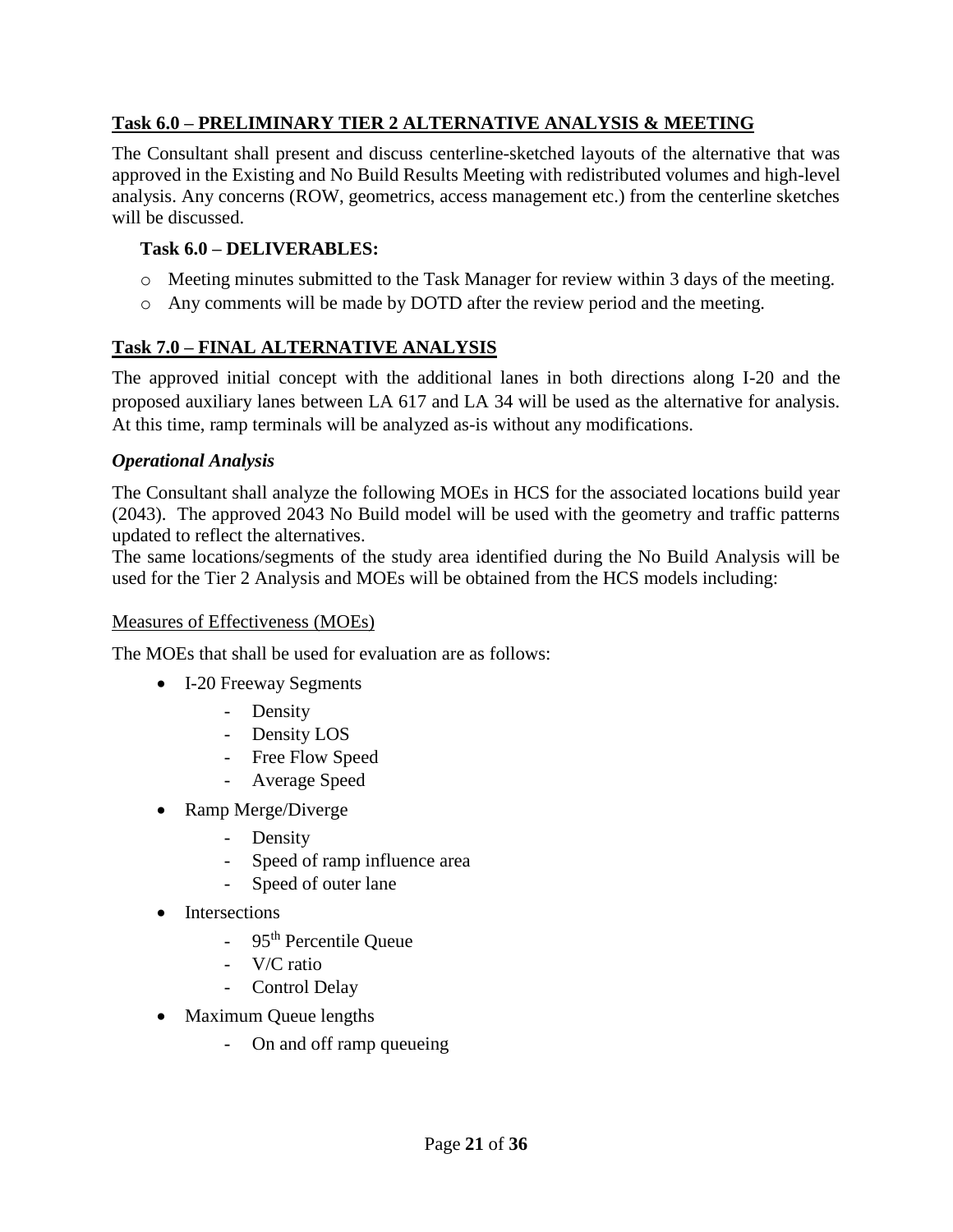The Consultant shall develop a table comparing the No Build and Build MOE results.

*If, during the analysis of the alternatives, it becomes evident that the proposed alternative(s) are not viable due to unacceptable operations or critical geometry issues that cannot be remedied, then DOTD must be notified of these developments ASAP.*

*If this analysis results in adverse impacts to the ramp terminals, improvements may be needed to mitigate the impacts. The consultant shall contact DOTD immediately to discuss supplemental scope of work.*

## *Safety Analysis*

The safety analysis shall include a comparison of conflict points for each interchange alternative versus what is current. Figures should be used to illustrate each alternative.

### *Critical Geometry*

The alternative will be drawn using a single sketch line technique. Each line shall represent each ramp and traveled way of the highway in the plan view. Number of lanes required and controlling horizontal curve information shall be noted in plan view. The alternatives shall be drawn in profile using single lines indicating existing grade and each tier of the proposed interchange with relative elevations. These lines will be developed to scale and apply design criteria and operational characteristics.

Specific design guidelines should be noted for each roadway facility.

The purpose of this analysis will be to ensure adherence to the design guidelines and identify areas of the alternative that may violate design guidelines or require further investigation due to sitespecific constraints.

The geometric layout of the proposed alternative should be included in the Appendix.

All geometric design shall be coordinated with the preliminary plan design efforts. Overlapping work shall utilize preliminary designs as necessary within the traffic study.

#### *Miscellaneous Analysis & Considerations*

Additional categories initially explored and evaluated during Tier 1 should be carried to Tier 2 and expanded.

## **Construction Cost**

A brief description on the basis of the calculation of construction cost should be provided followed by a ranking of alternatives by dollar amount. Construction cost rankings should be based on an order of magnitude.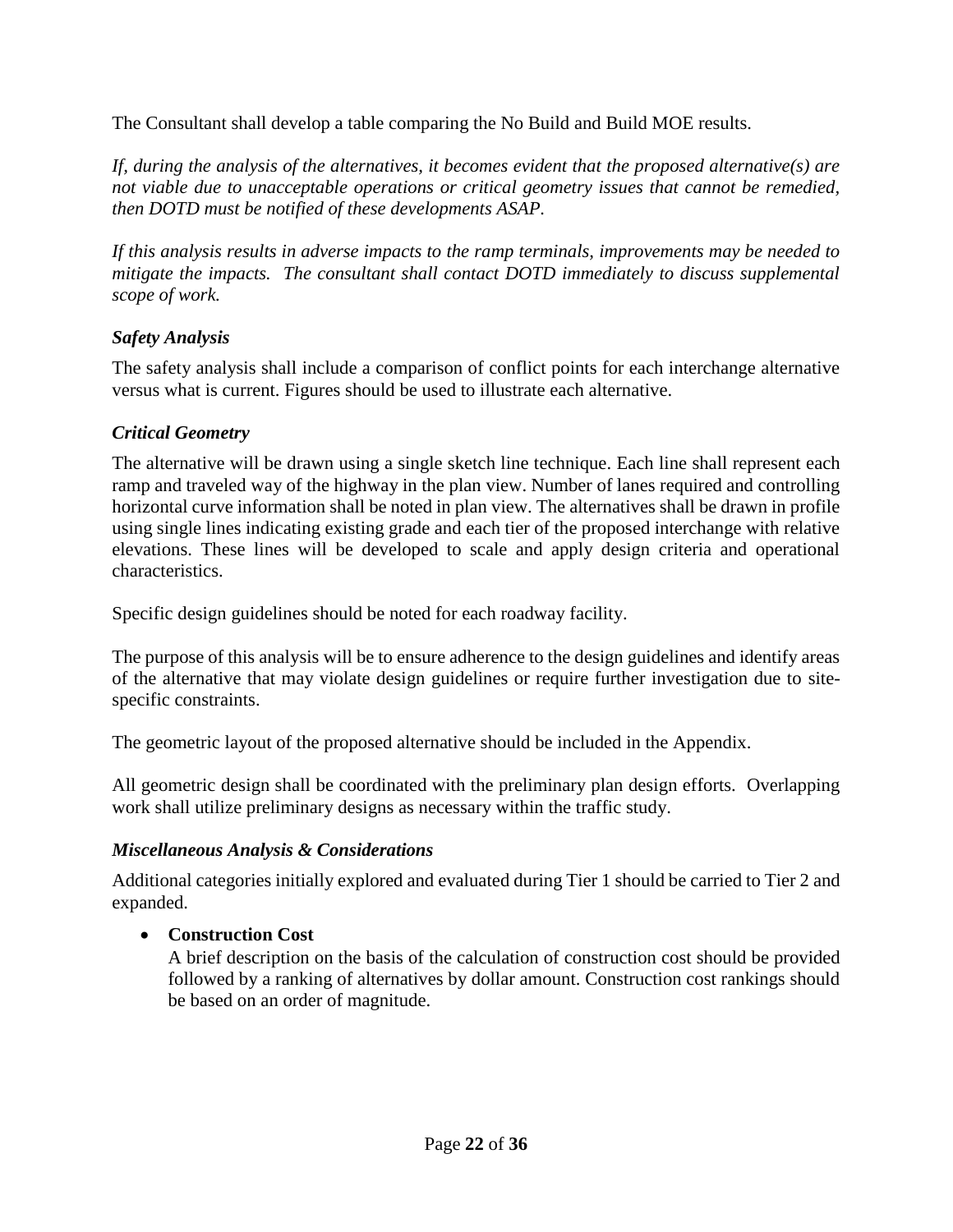# **ROW**

A brief description on the basis of the calculation of required ROW should be provided followed by a ranking of alternatives by acreage. ROW rankings should be based on an order of magnitude.

# **Takings**

A brief description of the number of buildings, structures, etc. required to be purchased for the development of the each proposed alternative along with their respective approximate costs. Taking ranking should be based on an order of magnitude.

# **Environmental/Social Impacts**

A brief description on the basis of the qualitative and quantitative impacts should be provided by a ranking of alternatives. These impacts may include acreage of sensitive areas affected and/or number of modified or removed access points.

The Preliminary Alternative Analysis will be summarized with a conclusion of the results of the Tier 2 Analysis and the input provided at the Tier 2 Analysis Meeting. This conclusion will provide pros and cons with recommendations for any alternatives that have been selected for advancement.

# **Task 7.0 – DELIVERABLES**:

# **Appendix E – Alternative Analysis**

- A. Tier 1 Matrix with documentation
- B. Tier 2 Analysis and Documents
	- o 11 X 17 Map showing redistributed future year volumes
	- o 11 x 17 Map of queues comparing No build to Alternative
	- o Electronic copy Analysis for Operations and Safety
	- o Software Analysis Output (.pdf file)
	- o Safety Analysis software files
	- o Intersection Summaries each intersection with Turning Movement Counts (TMCs) and/or modifications
	- o Summary Table of Results compared to No Build (to be included in Chapter 3 of Final Report)
	- o Critical Geometry Layout
	- o Design Guideline Report
- C. Miscellaneous Analyses and Considerations
- D. QA/QC Documentation
- E. Introduction of Final Report
- F. Chapter 3 of Final Report
- G. Executive Summary

## **Task 8.0 – FINAL ALTERNATIVE ANALYSIS MEETING**

The purpose of this meeting is for the Consultant to present and discuss the final alternative in Chapter 3. Any concerns with the presented Tier 2 alternative will be discussed during this meeting.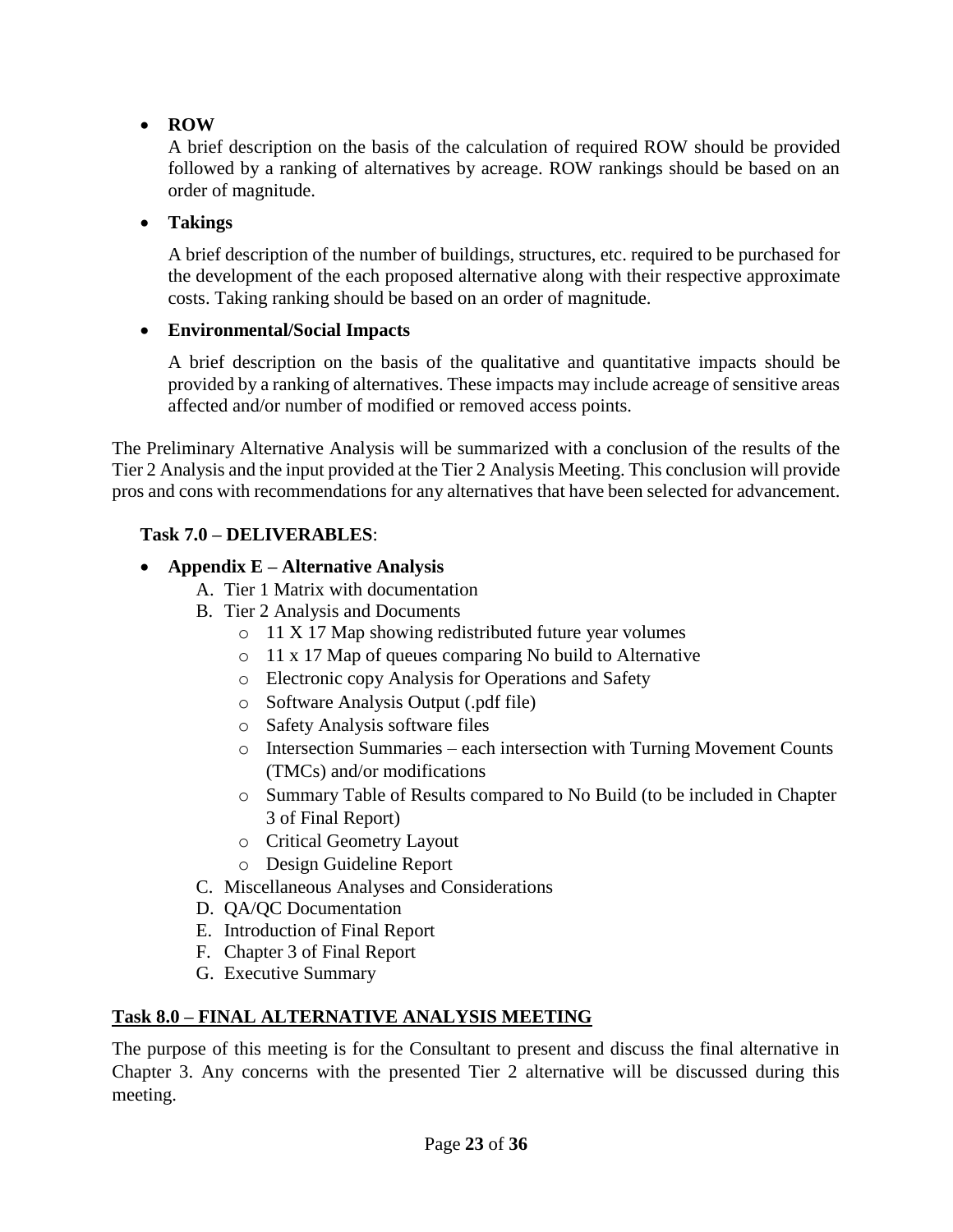### **Task 8.0 – DELIVERABLES:**

- A. Meeting minutes submitted to the Task Manager for review within 3 days of the meeting.
- B. Any comments will be made by DOTD and FHWA after the review period and the meeting. These comments shall be addressed and incorporated (if needed) in the Final Report.

# **Task 9.0 – FINAL REPORT**

The Final Report will be prepared to address the purpose & need of the project and will include the following reviewed and approved deliverables (Chapters and Appendices):

- Chapter 1, Appendix  $A \& B$
- Appendix C
- Chapter 2, Tier 1 Analysis, Appendix D
- Chapter 3, Introduction, Executive Summary, Appendix E

Upon review and approval, the five final hard copies of each of the reports will be submitted for acceptance contingent upon findings.

## **Task 9.0 – DELIVERABLES:**

- Sealed Reports (Draft must be approved before final submission)
- 2 hard copies of reports
- 2 electronic copies

## **Transportation Management Plan**

A Transportation Management Plan (TMP) shall be performed in accordance with DOTD's EDSM VI.1.1.8. A **Level 4** Transportation Management Plan shall be developed and provided. The TMP shall include but not be limited to an adequate **queue analysis** in accordance with Section 6A.1, Queue Analysis for Lane Closures on Interstate of the *Traffic Engineering Manual*, a **safety analysis** in accordance with the DOTD intranet page under th[e Highway Safety](http://wwwsp.dotd.la.gov/Inside_LaDOTD/Divisions/Multimodal/Highway_Safety/Pages/Highway_Safety_Analysis_Toolbox.aspx) link for the current Guidelines for Conducting a Crash Data Analysis using the Number-Rate Method and Overrepresented Determination, work zone impact management strategies, and other information gathered to prepare a complete and comprehensive TMP in accordance with the attached Table of Contents.

In cases where work associated with the Transpiration Management plan overlaps with work performed under the Traffic Analysis and Studies, the results from the traffic analysis shall be used for development of Transportation Management Plan.

## **Deliverables**

The Consultant shall submit an electronic copy in pdf format of the DRAFT Level 4 TMP to the Project Manager for review. Following the resolution of comments, the Consultant shall submit an electronic copy in pdf format of the FINAL Level 4 TMP to the Project Manager for review. After addressing any final comments, the Consultant shall submit an electronic copy in pdf format of the complete FINAL Level 4 TMP for final acceptance to the Project Manager. Larger files shall be submitted with a link to the corresponding ProjectWise file in either case.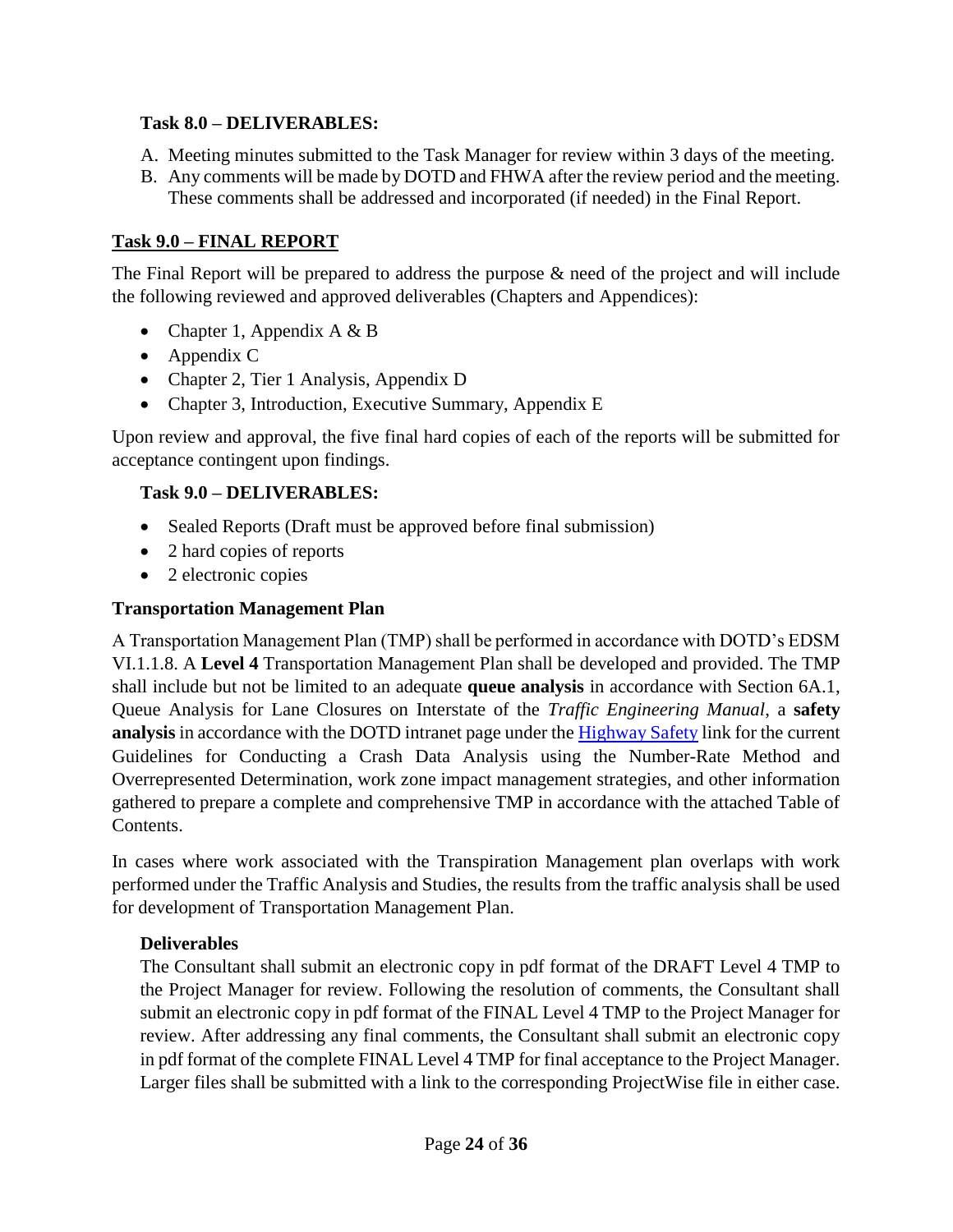### **STAGE 3: DESIGN - PRELIMINARY AND FINAL PLANS**

**Preliminary Plans** shall consist of all engineering services required for the completion of Preliminary Plans and cost estimates for the Project, all under a schedule for completion, which shall be in conformity with the contract time specified elsewhere in this contract or established by the Project Manager. Specifically, the work under this section consists of the following major items:

- Prior to submitting any document to DOTD for review and comment, the Consultant shall complete detailed checks of all work product and peer reviews of substantial deliverables and specialized analyses. Detailed checks shall be completed by a staff person who is not directly associated with the development of the work product.
- The assembly and study of existing data, including improvement studies, boring information, if any, traffic data available through the DOTD, and such other data as can be located through efforts of the Consultant.
- The performance of all supplemental topographic surveys as may be required for the proper design and layout of the project; however, the performance of additional surveys shall not commence without prior approval of the DOTD. The supplemental survey shall also include all services necessary to re-establish the project centerline where the existing stakeout has been obliterated. This work shall include the establishment of referenced iron rods along the centerline as necessary to re-establish the line.
- The preparation of location plans for subgrade soil borings that, in the judgment of the Consultant, may be necessary for design of the Project. The Consultant shall also prepare additional location plans as may be required by the DOTD for conducting additional borings deemed necessary by the DOTD.
- Project kick off meeting, design/production meetings, and site visit(s) as required.
- Preparation and submittal of design criteria, QA/QC plan document, and Preliminary Plans
- The preparation of Preliminary Plans for the Project shall be in accordance with the requirements outlined in the current editions of DOTD's Roadway Design Procedures and Details Manual and Hydraulics Manual. Plans, at the 30%, 60%, 90%, and 100% Preliminary Plans stages, as well as links to the posted plans in ProjectWise, shall be submitted to the Project Manager for preliminary examination, department review, and comments. Upon receipt of any such comments, the Consultant shall revise the plans accordingly. The Consultant shall then submit to the Project Manager all computergenerated original reproducible of the Preliminary Plans. The Plans shall be dated and stamped "Preliminary" for further review, and for DOTD's use in developing the prints necessary for a complete Plan-in-Hand field inspection with members of DOTD and other interested parties, when so named herein, at a time and date mutually agreed to in advance by all parties.
	- o Subsequent to the Plan-in-Hand inspection, the Consultant shall make all changes in the plans, as necessary, to reflect agreements reached at this Stage. The plans shall show the existing right-of-way and any taking lines required for additional right-of-way, and shall be referenced to the centerline of the Project. The Consultant shall then submit revised computer-generated original reproducibles of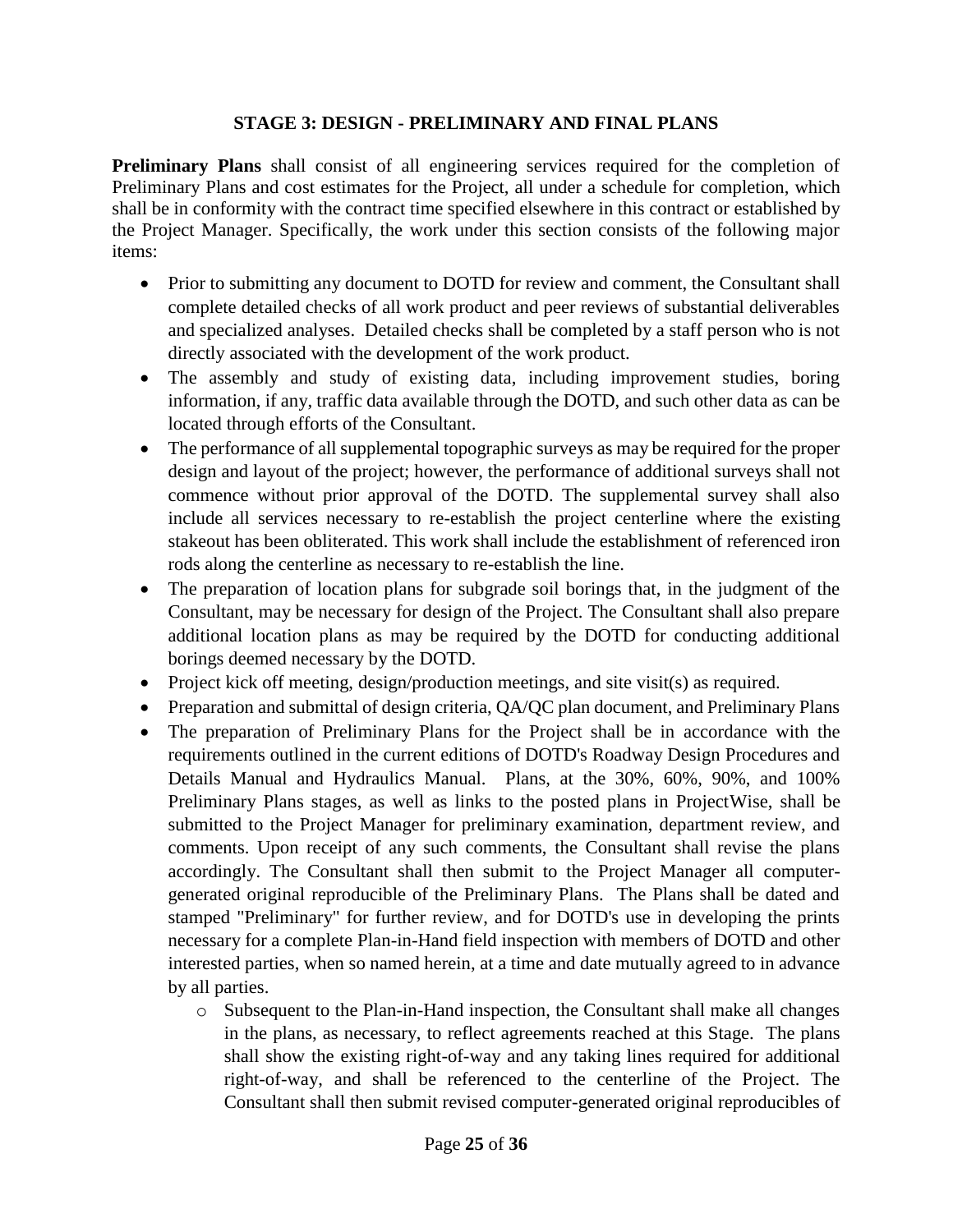the plans to the Project Manager.

- o Specifications for the Project shall be in accordance with the latest edition of Louisiana Standard Specifications for Roads and Bridges, amended to comply with the current practices of DOTD.
- The preparation and submittal of (but not limited to) the following:
	- o Estimates of construction contract costs based on estimated quantities developed for each submittal of Preliminary Plans.
	- o Special Provisions and Non-Standard Pay Items (if required).
	- o Design Report and QA/QC Certification (with all signatures).
	- o Documentation of all Required and Approved Design Waivers and/or Exceptions.
- The design format for this improvement shall comply with the criteria prescribed in 23 CFR 625, Design Standards for Highways. The format of the plans shall conform to the standards used by DOTD in the preparation of its contract plans for items of work of similar character, including plans for all drainage affected.
- Design for Preliminary Plans shall be done in English units of measurement.

The Consultant shall provide preliminary roadway plans for the project including, but not limited to:

- Title Sheet
- Typical Section and Details
- Summary of Estimated Quantities
- Misc. Details & General Notes
- Reference Points and Bench Mark Elevation Sheets
- 1"=50' Plan/Profile sheets (with subsurface drainage and open ditch drainage)
- Design Drainage Maps
- Geometric Layout and Geometric Details
- Temp. Const. Signs, Suggested Seq. of Construction
- Cross-Sections (earthwork)
- Design Report
- Design Waivers or Design Exceptions (if required)
- Preliminary Construction Cost Estimate

**Final Plans** shall consist of all services required for the preparation of Final Plans, specifications, and estimates, all meeting the standard requirements of DOTD as to general format, content, and required submittal and review stages. The Final Plans phase shall be initiated upon issuance of a separate Notice to Proceed from DOTD. The schedule for all deliverables will be set by DOTD. All submittals are subject to review by DOTD. Specifically, the work under this section consists of the following major items:

• The design and preparation of completed detailed Final Plans drawn to acceptable scales for the Project. At a minimum, the plans shall include designs and/or details for all grading, pavement, drainage, intersections, traffic control and structures. The Final Plans shall show construction limits and final R/W taking lines. The earthwork cross sections shall also show R/W taking lines and existing utilities.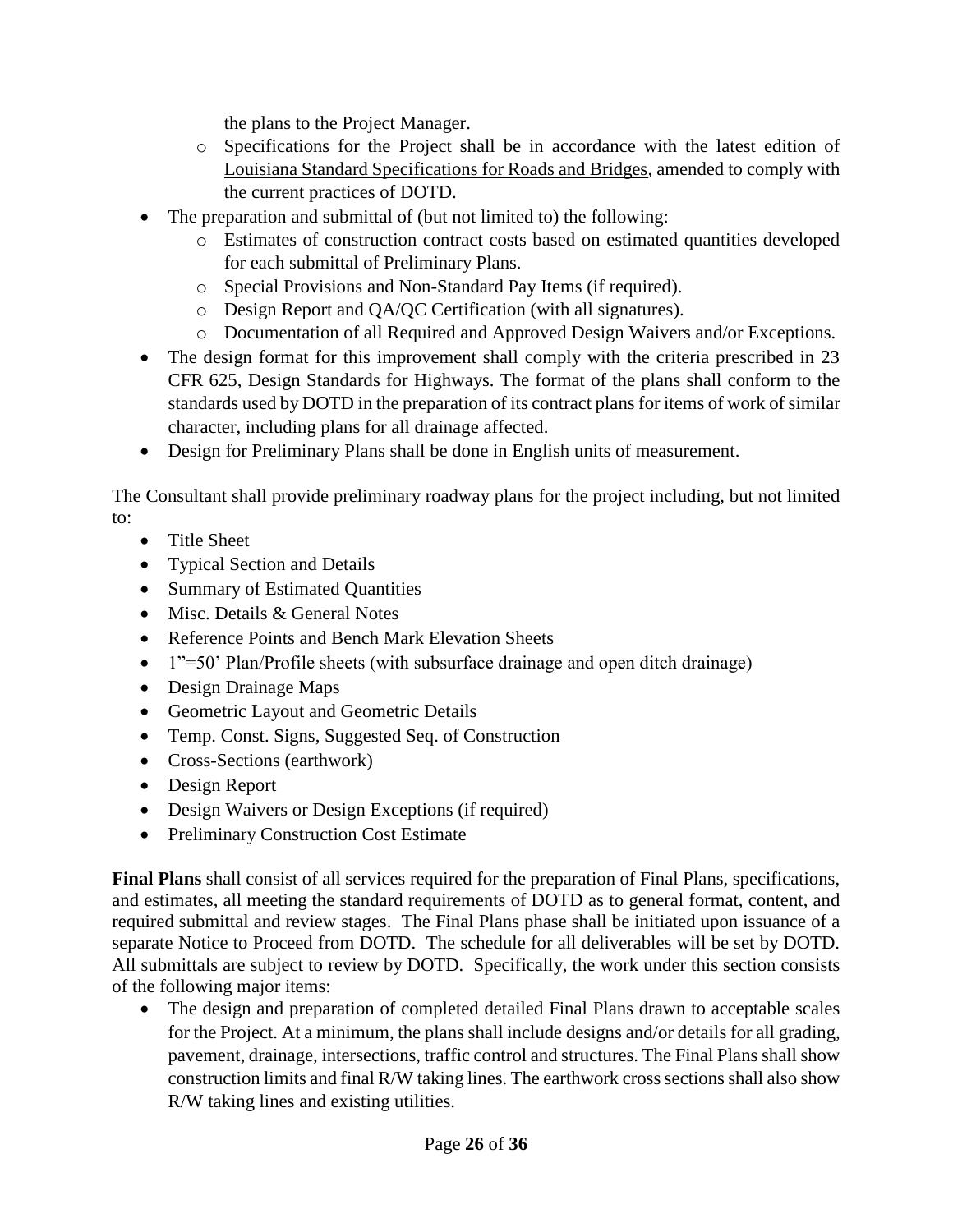- Preparation and submittal of construction cost estimates based on the Final Plans.
- The submittal to the Project Manager of original unsigned reproducible drawings of the 95% Final Plans.
- Attendance at a 95% Final Plan Review meeting, as determined by the DOTD Project Manager.
- The completion of all required forms, checklists, etc., as required by DOTD guidelines, standards, and project development practices.
- Submittal of stamped, signed Final Plans are to be accompanied by PDF's of the plan sheets and shall be properly indexed, neatly arranged and contain a copy of all design computations used in developing the pay quantities and the drainage design data for culverts and storm sewers, as applicable. The submittal shall be accompanied by a written certification from the Consultant that a detailed check of such computations by qualified personnel has been made prior to submission. At any stage of the plan development process, plan delivery by other methods may be required. That includes, but is not limited to, the uploading of the plans to ProjectWise.
- In addition to 60%, 95% Final plan submittals, a 98 % Final Plan submittal stamped and signed by Engineer of Record is to be made for submittal to DOTD Contract's for DOTD's preparation of the construction proposal.
- The preparation of any non-standard specifications or special provisions, if required.
- Submittal of the completed Constructability Review Form, the Design Report, the QA/QC Checklist, the Contract Time Worksheet and the Storm Water Pollution Prevention Plan (SWPPP).
- Distribution of the plans for review at each submittal stage, as directed by the DOTD Project Manager. Submittal of written disposition of all plan review comments to the DOTD Project Manager.
- The Consultant shall review the PS&E documents for completeness and proper coordination of plans, specification, construction items and quantities once a draft of the proposal has been made available by DOTD.
- The Consultant shall prepare construction estimates using DOTD's standard bid items. A summary of the estimated quantities shall be furnished by the Consultant to the DOTD for entry into DOTD's BIDS system.
- The Project Segment quantities shall be broken down according to construction funding sources and project control sections. Should the plans not contain enough information to determine the breakdown; DOTD will provide guidance.
- Provide responses to all Falcon questions related to the details, quantities, and method of construction related to design plans. If comments from Falcon questions result in a plan revision, the consultant must do so in a timely manner that does not result in a delay of the letting.
- Written justification of estimated costs following the construction bid if estimate is not in conformance with actual bid costs.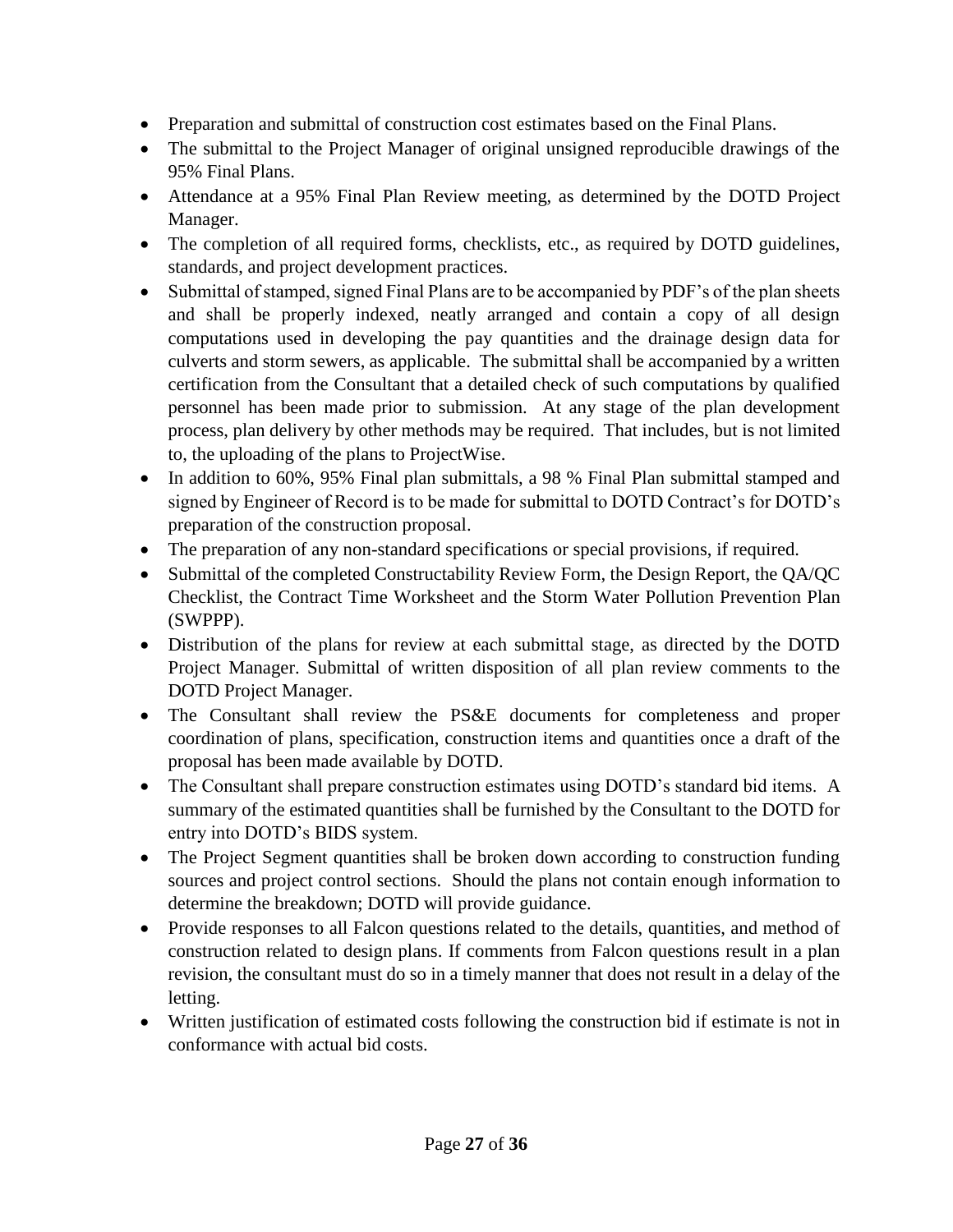- Plan sheets shall be full size, 22" x 34". Provide a 0.50" margin on the top, bottom and right hand side of the sheet and a 2" margin on the left hand side of the sheet. The compensation value is predicated upon the development of preliminary and final plans for a full size (22" x 34") plan set.
- The title sheet shall be provided on a matte film with a minimum thickness of 3.5 mils. All other sheets shall be provided on high quality, opaque, white bond paper with a minimum 20-pound weight and a minimum 92% brightness.
- Lettering on plans shall be of adequate size to facilitate a 50% reduction of plans.
- All plans submitted by the Consultant shall conform to the quality standards adopted by DOTD and the DOTD's Chief Engineer may reject any plans not conforming to these standards.
- Design for Final Plans shall be done in English units of measure.

The Consultant shall provide final roadway plans for the project including, but not limited to:

- Title Sheet
- Typical Section and Details
- Summary of Estimated Quantities and Summary Table Sheets
- Misc. Details & General Notes
- Reference Points and Bench Mark Elevation Sheets
- 1"=50' Plan/Profile sheets (with subsurface drainage and open ditch drainage)
- Design Drainage Maps
- Summary of Drainage Structures
- Pavement Marking Layout Sheets
- Geometric Layout and Geometric Details
- Graphical Grading (if required)
- Joint Layout (if required)
- Temp. Const. Signs, Suggested Seq. of Construction
- Temporary Erosion Control
- Cross-Sections (earthwork)

# **STRUCTURAL ENGINEERING – SIGNING AND BARRIERS**

As part of the Preliminary and Final Plan Engineering, the consultant will provide engineering and related services to develop construction plans related to structure and support design for the Interstate widening project. The existing I-20 route will be widened and require new median barriers, overhead sign trusses, and new overhead cantilevers in locations that will be affected by the widening.

The scope of work will include engineering services necessary to develop designs related to this work and implement into the preliminary and final construction plans. The following are the tasks and corresponding deliverables necessary to meet the requirements of this scope of work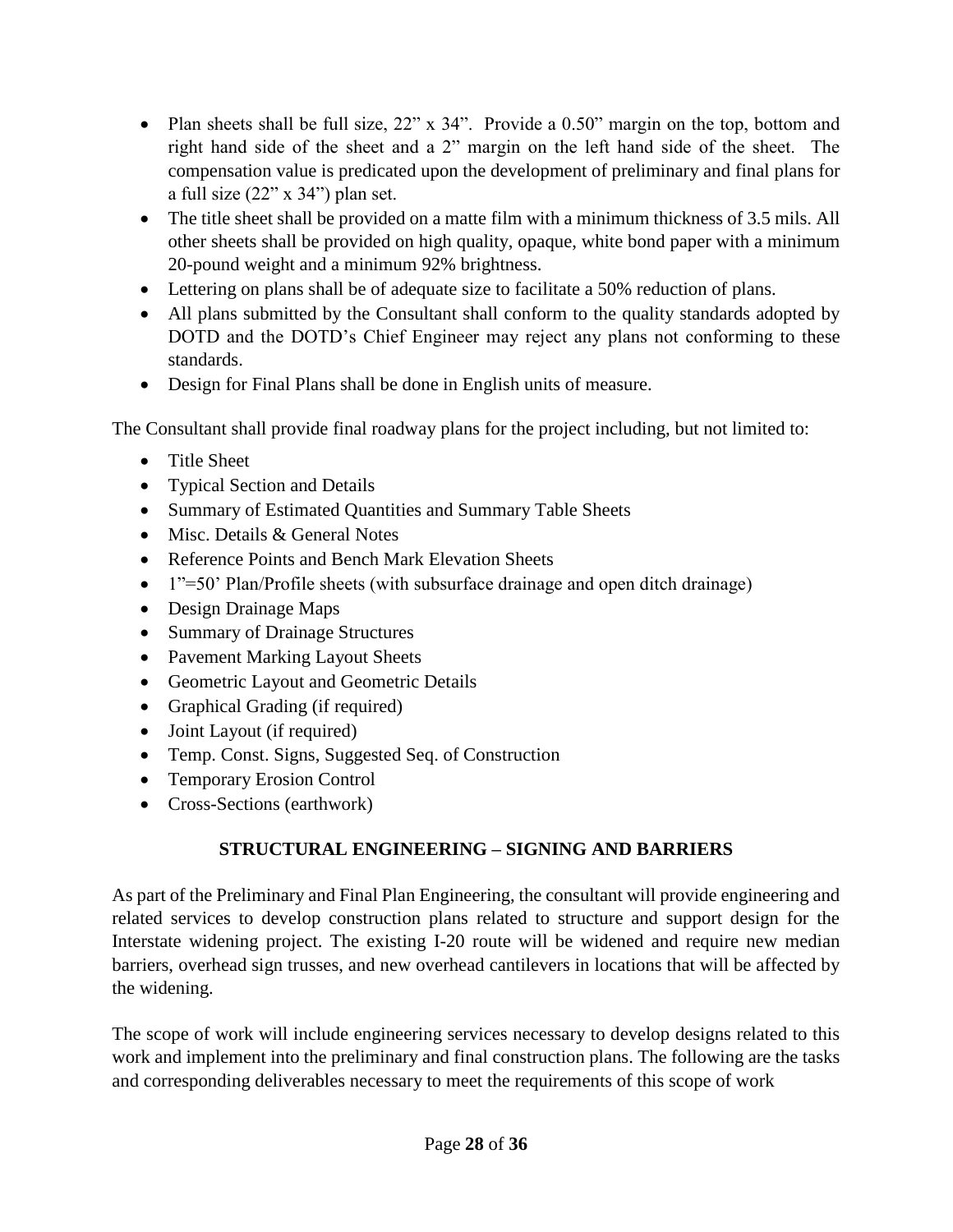# **Design/Evaluation Criteria**

The design/evaluation criteria are:

- Provide safe and aesthetically pleasant structures for the traveling public.
- Provide the functionality, durability, corrosion protection, ease of inspection and maintenance.
- All columns shall be protected in accordance with AASHTO LRFD Bridge Design Specifications, where applicable.
- Concrete median barrier shall be 42" tall single slope railing and meet TL-4 test level.
- Develop Median Barrier Transitions for sign truss mounting, highway light pole mountings, bridge pier protection, grade separations.
	- o Median barrier details shall be coordinated with Roadway lighting to accommodate the structural components of the light pole, light foundations, structural mounted light pole attachments, barrier mounted structural components, etc.
	- o Median Barrier design shall be modified to accommodate grade-separated travel ways, where applicable.
- All guardrails shall meet the current bridge standards.

# **Task 1: Preliminary Plans**

- The Consultant will perform inspections and evaluations of all existing sign trusses and cantilevers along the main line and interchanges within the project limits of the widening.
- The Consultant will review structure inspection reports, as-built drawings and field notes for structural components (ground mounted trusses and cantilevers) that require structural design details.
- The Consultant shall check the adequacy of the DOTD Overhead Traffic Sign Special Details ("BD.2.7.1.0.01 - 16"), [or the updated Standard Plan, if available after advertisement] relative to each new overhead sign support. If the standard design tables and details are insufficient, the consultant shall design and detail a new sign support showing the required member sizes and connections.
- The Consultant will develop and submit the following deliverables to the Project Manager:
	- o Preliminary Plans: 60%, 90% and 100%.
	- o All submittals prior to the 100% submittal will include a review and comment period. All comments must be addressed before proceeding to the Final Plan Milestone submittal.
- The Consultant will schedule a Plan-In-Hand meeting with Project Manager, HQ Design (Road and Bridge) and District for review, comments, etc. to discuss the plan and address PIH comments after the meeting.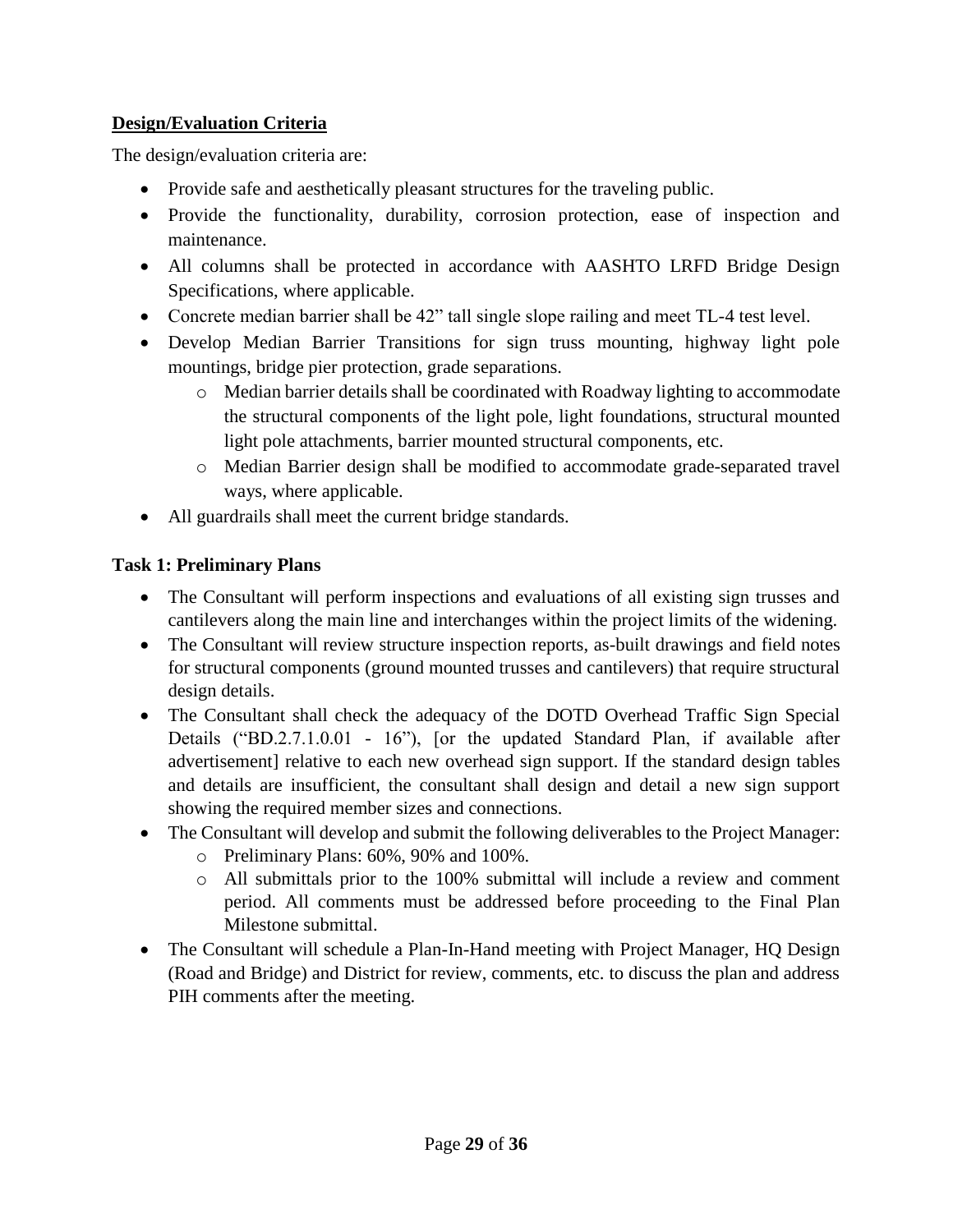### **Task 2: Final Plans**

- The final plans will determine the total number and type of signs supports that are required.
- The Consultant will develop structural material quantity sheets to be incorporated into the final plans. These material quantity sheets shall include items such as post size, rebar members, bolts, type of concrete, removal items, pay item information for each design supports, etc.
- The Consultant will furnish structural details for all ground and overhead mounted signs, trusses, and cantilevers as well as any footings/substructure, guardrail, etc.
- The Consultant will develop and submit the following deliverables to the Project Manager:
- Final Plans: 60%, 95%, 98% and 100%.
- A 95% Final Plan meeting will follow the 95% Final Plan submittal. Once all comments are addressed to the satisfaction of the Project Manager, District, Bridge Design Section, the consultant shall submit the corrected plan set for review by the Plan Quality Unit for comments. Once these comments are addressed, that will constitute the 98% Submittal that will be submitted to the DOTD Chief Engineer. The 98% Final Plan submittal will be signed and sealed. All comments from the Chief Engineers Office must be addressed prior the 100% Final Plan Submittal.
- Provide responses to all Falcon questions related to the details, quantities, and method of construction of any structural design. If comments from Falcon questions result in a plan revision, the consultant must do so in a timely manner that does not result in a delay of the letting.

## **Submittal Review**

Project submittals, associated schedule, and format shall be established in each task.

## **Deliverables:**

Meetings: As Needed, Plan in Hand, 95% Final Plan Review Meeting Preliminary Plans: 60%, 90%, 100% Final Plans: 60%, 90%, 95%, 98%, 100%

- Summary of estimated quantities
- Sign Structural Details
- Median Barrier and transition details

#### **Task 3**:

Construction Support for the above, if required, shall be established by a Supplemental Agreement.

# **STAGE 3: DESIGN - LIGHTING**

## **INTERSTATE LIGHTING**

The Consultant shall provide all engineering and related services necessary to provide 30%, 60%, 90%, and 100% roadway lighting plans for the Project.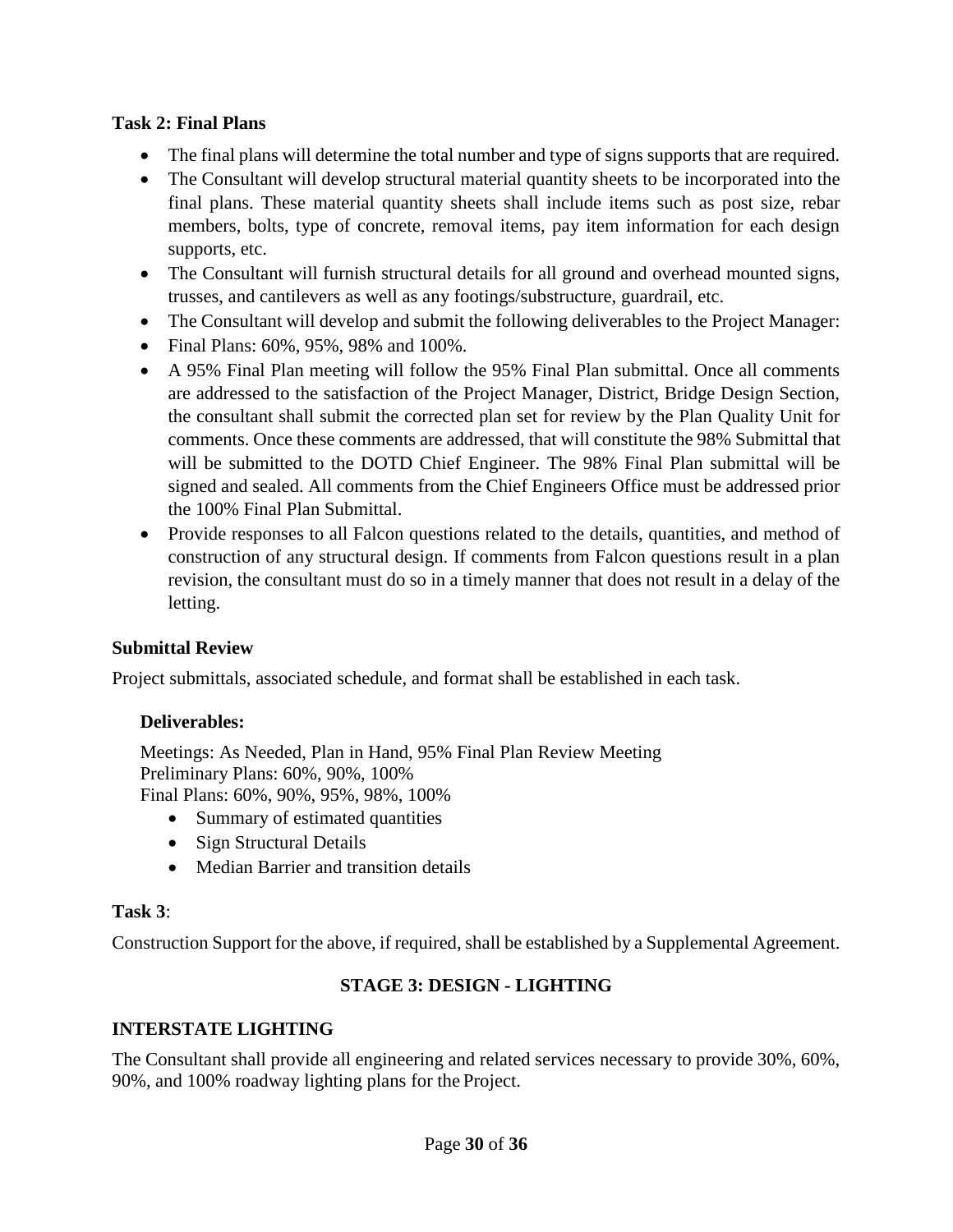The Consultant shall provide roadway lighting at any location of pre−existing lighting where the illumination will no longer meet standards or functionality due to modifications of the existing roads, bridges, interchanges, ramps, shoulders, alignment, and geometry, of this project, and replace underpass lighting at I-20 overpasses, which are to be replaced to bring the underpass lighting up to standards. The Consultant shall develop a roadway lighting system at each interchange, if requested, within the Project limits that extend out to interface with adjacent lighting systems. These lighting systems shall be coherent and unified within the Project limits.

Luminaires shall be LED. Light source types shall not be mixed within the same lighting system. All luminaires shall be of the same manufacturer. The LED system shall be capable of networking control, with foundational equipment for networking applied/installed by the Contractor. The lighting design shall minimize light trespass. Glare shall not exceed the maximum value published in the AASHTO Roadway Lighting Design Guide.

The Consultant shall submit a photometric analysis (i.e. illumination) report that includes illumination analysis of all roadways and/or interchanges within the Project limits and shall conform to the required illumination criteria.

The Consultant shall submit the following electrical calculations: Voltage Drop for Service Points, Branch Circuits, etc., Fault Current for Service Points, Conduit Fill for all circuits, and Preliminary ShortCircuit and Arc Flash Hazard Analysis Report. Electrical calculations shall be included with each plan submittal.

The Consultant shall also:

1. Perform a FAA evaluation and submit documentation to the FAA asrequired.

The lighting plans shall include the following but not limited to: the locations of existing equipment/utilities, removal of the existing equipment, and the proposed locations of the new equipment, service points, lighting controllers/panels, safety switches, and receptacles, above or below ground pull and/or junction boxes, conduit, wiring, jacked/bored casing, and luminaires.

The Photometric report shall include but not limited to the following criteria. Additional report information may be requested by DOTD.

- 1. Full size (22"x34") PDF and contain multiple sheets as needed for legibility and clarity.
- 2. A legible point−by−point illuminance−grid (i.e. iso−footcandle) plot of roadway surfaces within the limits of the project. Calculated average foot−candle data points shall be on a maximum 10'x10' centers, each plotted to 0.00 decimal points.
- 3. Stationing (matching plan drawings)
- 4. North arrow
- 5. Scale bar
- 6. Travel lanes and shoulders. Travel lanes shall include highway names/route number and vehicular directional arrows
- 7. Adjacent structures, drainage, driveways, parking spaces, buildings, driveway entrances, sidewalks, vegetation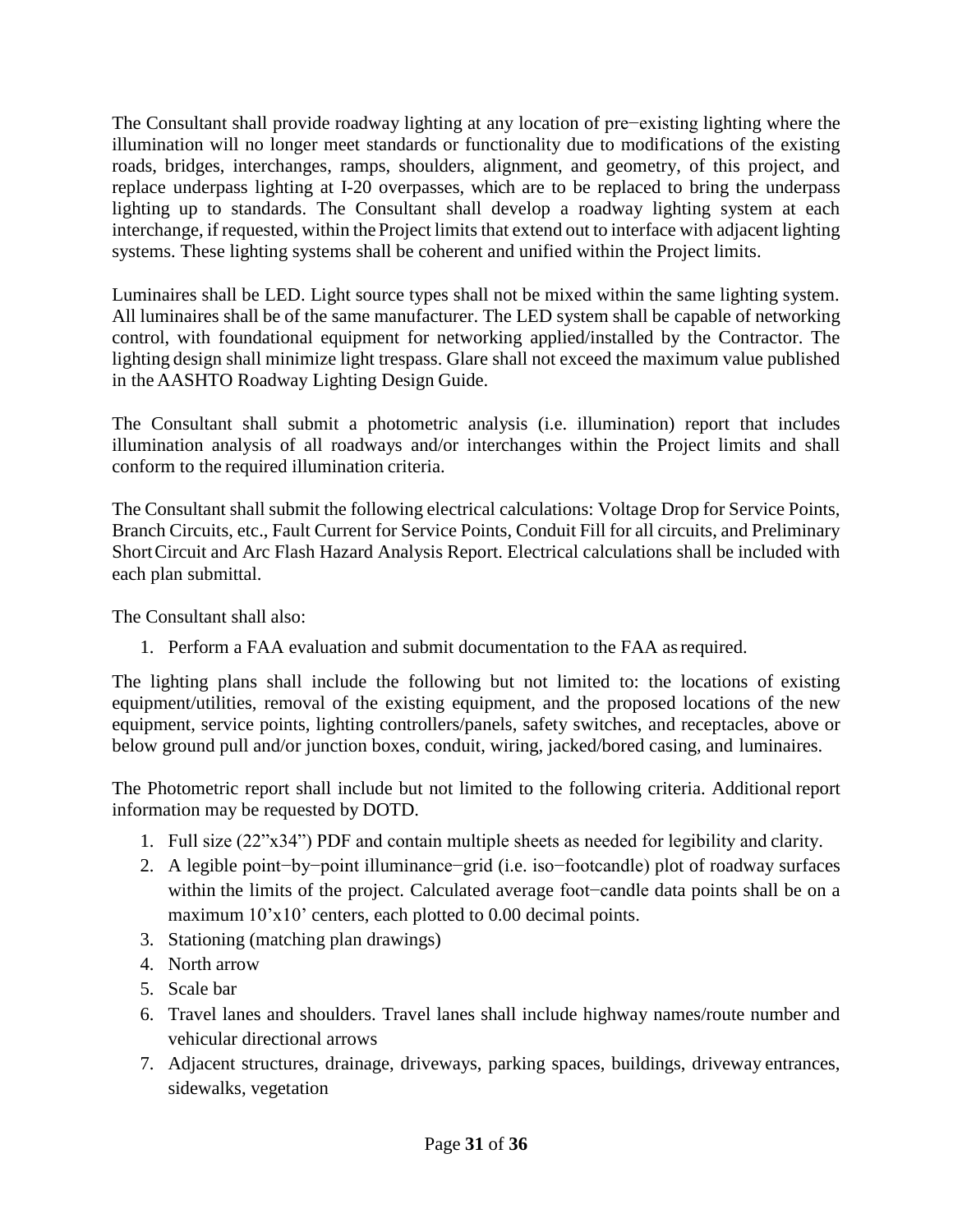- 8. Light pole and luminaire locations schedule
- 9. Calculated statistical data for:
	- a. Average foot−candles
	- b. Average−to−minimum ratio
	- c. Maximum−to−minimum ratio
	- d. Veiling luminance
- 10. Pole, luminaire and lamp information such as:
	- a. Description
	- b. Initial lumens
	- c. Type
	- d. Luminaire .ies file name
	- e. Luminaire mounting height
	- f. Arm length
	- g. Catalog cut sheets
	- h. Luminaire iso−illuminance contours
- 11. Light Loss Factor (LLF)
- 12. Names of calculations zones shall be used to identify the calculations zones on all illumination layout sheets

The Photometric report and Electrical calculations shall include but not limited to the following general information:

- 1. Title of the report or calculations
- 2. Table of Contents (if necessary)
- 3. Design Engineer's Name, P.E. Number, and Company Name
- 4. DOTD Project Number and Name
- 5. Date
- 6. Louisiana Professional Engineering and Land Surveying Board (LAPELS) "Pocket Card" indicating current status of the Design Engineer's P.E. License registered in the State of Louisiana
- 7. The designer shall document and provide clips of standard's tables, methods, conversions used, roadway classifications, and any other essential information used to show compliance to standards

# **Deliverables:**

Roadway Lighting Plans Photometric Report Electrical calculations

# **STAGE 3: DESIGN - SIGNING**

## **Permanent Signing**

The Consultant shall perform services to deliver a complete Sign plan set. Development of the Sign plan set shall follow and meet requirements provided in the LADOTD Sign Manual,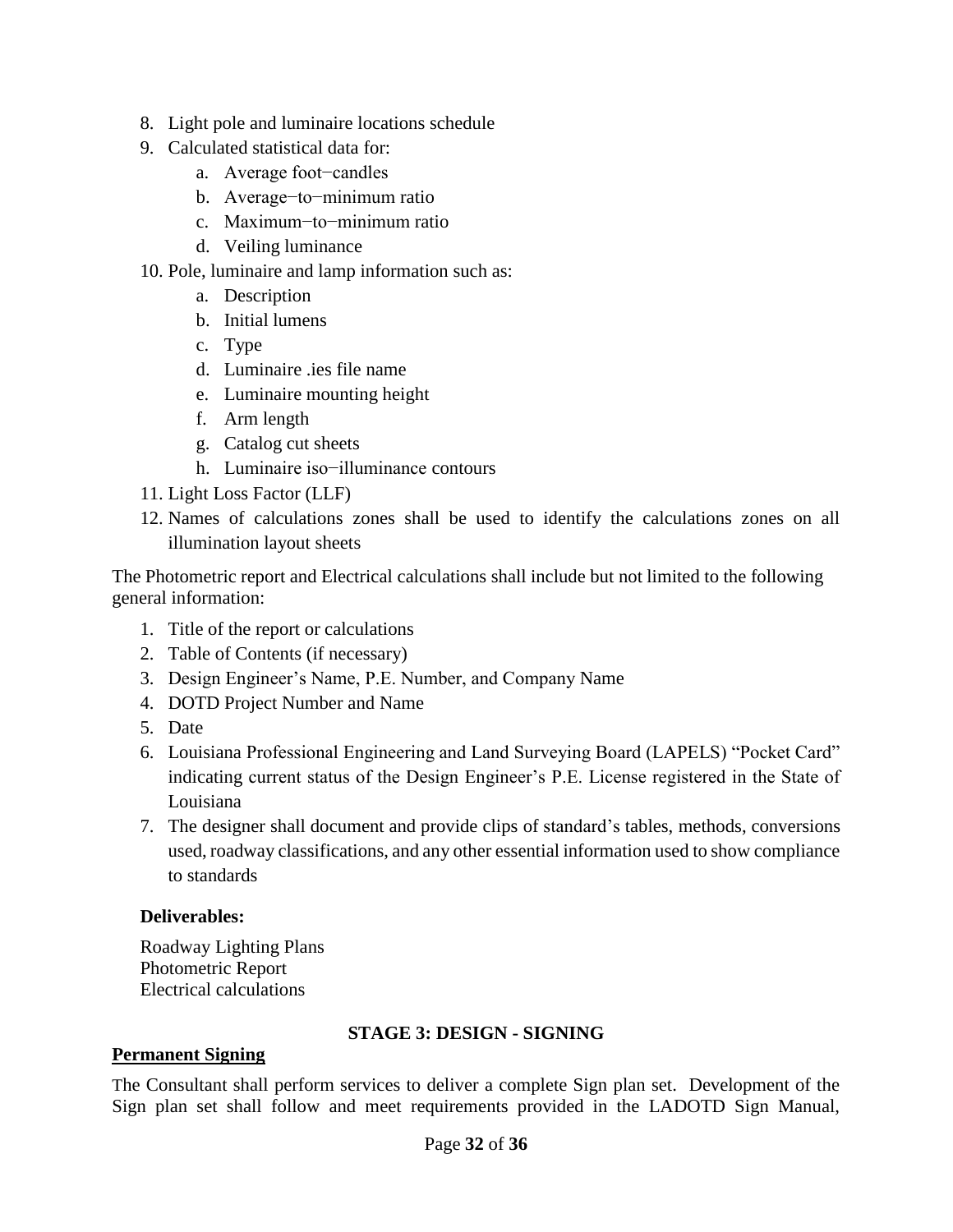LADOTD Traffic Engineering Manual and EDSMs. The Sign plan set shall show all signs and supports to be new installations within the construction limits. The signing plans shall address any sign changes required due to the projects construction within 2.5 miles from the beginning and end of construction limits. The overhead supports for signs outside the construction limits are to follow the requirements noted in the LADOTD Sign Manual. Any ground mounted supports outside the construction limits shall be new installations. The Engineering Reasoning and Decision Document (ERDD) shall include the all signs within the 2.5 miles from the beginning and end of construction limits.

## **ADDITIONAL SERVICES**

**Stage 0: Feasibility Studies: Interchange Justification Report (IJR) / Interchange Modification Report (IMR), if required, shall be established by a Supplemental Agreement.**

### **Stage 5: Construction Support, if required, shall be established by a Supplemental Agreement.**

### **Construction Support**

- a. The Consultant shall provide construction engineering support including construction drawing review, shop drawing review, request for information (RFI) support (up to 50), contractor proposals, metal framework, material, etc.
- b. The Consultant shall perform change orders and modification to the construction plans during the construction phase if there are discrepancies from task-3a above that resulted from the contractors RFI and field condition.
- c. The Consultant will address such deviation in a timely manner and will provide updated plans within 5 working days.

#### **Additional Comments:**

- Electronic files will be in MicroStation and pdf formats.
- A project wise folder will be provided for all electronic submittals.

The delivery schedule for all project deliverables will be established by the Project Manager. All work shall be performed in accordance with all applicable DOTD policies, procedures, and manuals.

#### **SERVICES TO BE PERFORMED/ITEMS TO BE PROVIDED BY DOTD**

The following services and/or data will be provided, if available:

- 1. Pavement Design
- 2. Topographic survey for this Project as completed by DOTD or others. Any additional topographic surveys as necessary to complete the plans shall be performed by DOTD or the Consultant, at the option of DOTD. If performed by the Consultant, such work shall be established by a fully executed Supplemental Agreement or by Extra Work Letter.
- 3. All subsurface soil investigations and laboratory analyses, including core drillings and borings with laboratory reports, as may be necessary for the design of the Project, in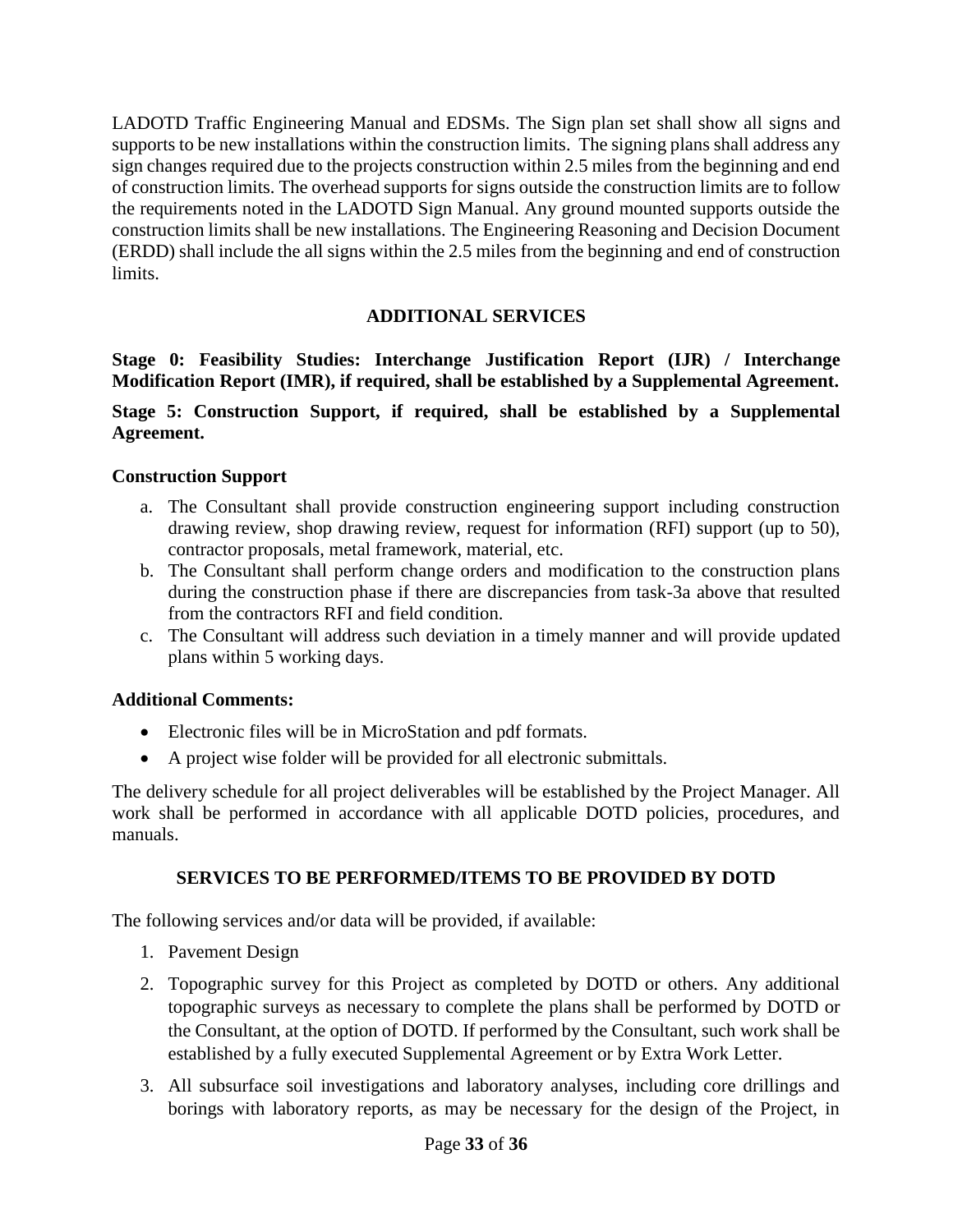appropriate form for incorporation in the plans.

- 4. All information which DOTD has in its files as to location of route, tentative locations of intersections and bridges, boring and test data if any, plans and studies, as-built plans within the area of the Project which may be useful to the Consultant in carrying out this work and assistance in securing similar data from others to the extent available.
- 5. Environmental Services necessary for Categorical Exclusion, with exception of those listed in Attachment "A" Scope.
- 6. Standard Plans and Special Details.

## **ELECTRONIC DELIVERABLES**

Consultant hereby agrees to produce electronic deliverables in conformance with DOTD Software and Deliverable Standards for Electronic Plans document in effect as of the effective date of the most recent contract action or modification, unless exempted in writing by the Project Manager. Consultant is also responsible for ensuring that sub-consultants submit their electronic deliverables in conformance with the same standards. DOTD Software and Deliverable Standards for Electronic Plans document and DOTD CAD Standards Downloads are available via links on the DOTD web site.

Consultant shall apply patches to CAD Standard Resources and install incremental updates of software as needed or required. Consultant hereby agrees to install major updates to software versions and CAD Standard Resources in a timely manner. Major updates of CAD standards and software versions shall be applied per directive or approval of the DOTD Design Automation Manager. Such updates will not have a significant impact on the plan development time or project delivery date, nor will they require Consultant to purchase additional software. Prior to proceeding with plan development, Consultant shall contact the Project Manager for any special instructions regarding project-specific requirements.

In the event that any Digital Plan Delivery Standard conflicts with written documentation, including DOTD plan-development Manuals, the Digital Plan Delivery Standard governs. Consultant is responsible for contacting the Project Manager should questions arise.

Consultant shall upload (or check in) electronic deliverables directly into the DOTD ProjectWise repository at each plan delivery milestone. Consultants are responsible for performing certain operations at each milestone including, but not limited to, the following:

- Upload (or check in) CAD plan deliverables to the discipline "Plans" folder
- Apply and maintain indexing attributes to CAD plans (and other deliverables as needed)
- Publish PDF format plan submittals in ProjectWise using automated publishing tools
- Digitally sign PDF format plan submittals in ProjectWise according to DOTD standards and procedures (Final Plans, Revisions and Change Orders). Signatures shall be applied in signature blocks provided with electronic seals and Title Sheets.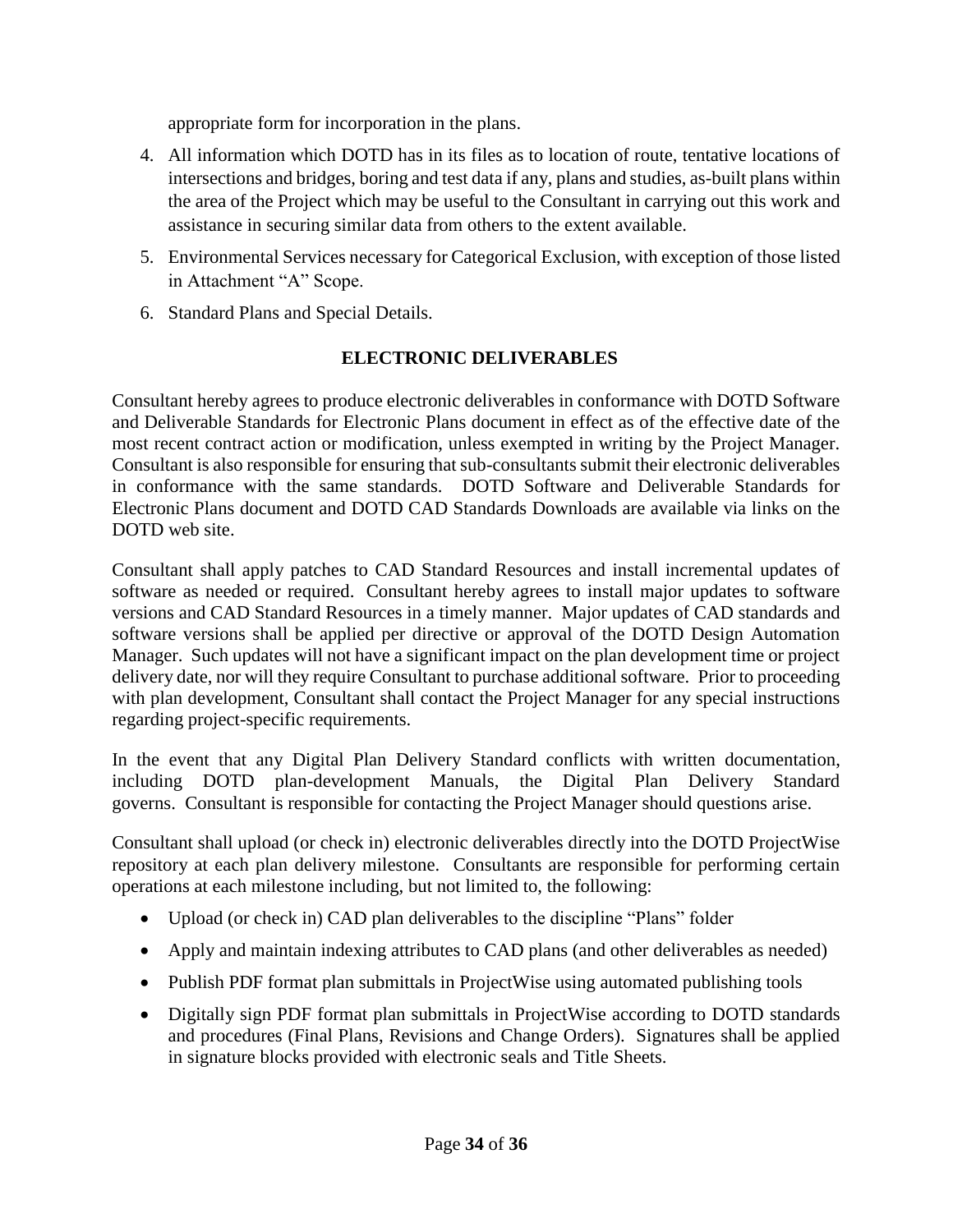Additionally, after reviewing deliverables for each submittal milestone, the Project Manager shall notify Consultant regarding the availability of two automatically-generated informational reports in ProjectWise. These reports document the completion status and other information regarding indexing attributes and CAD standards. Consultants shall take these reports into account and make any necessary adjustments to plans before the next submittal milestone; or sooner, if directed by the Project Manager.

# **SPECIFIC SOFTWARE AND / OR EQUIPMENT DESIRED**

 Electronic files will be in MicroStation and Inroads formats. Plans shall be CADD Conformed and stored in ProjectWise.